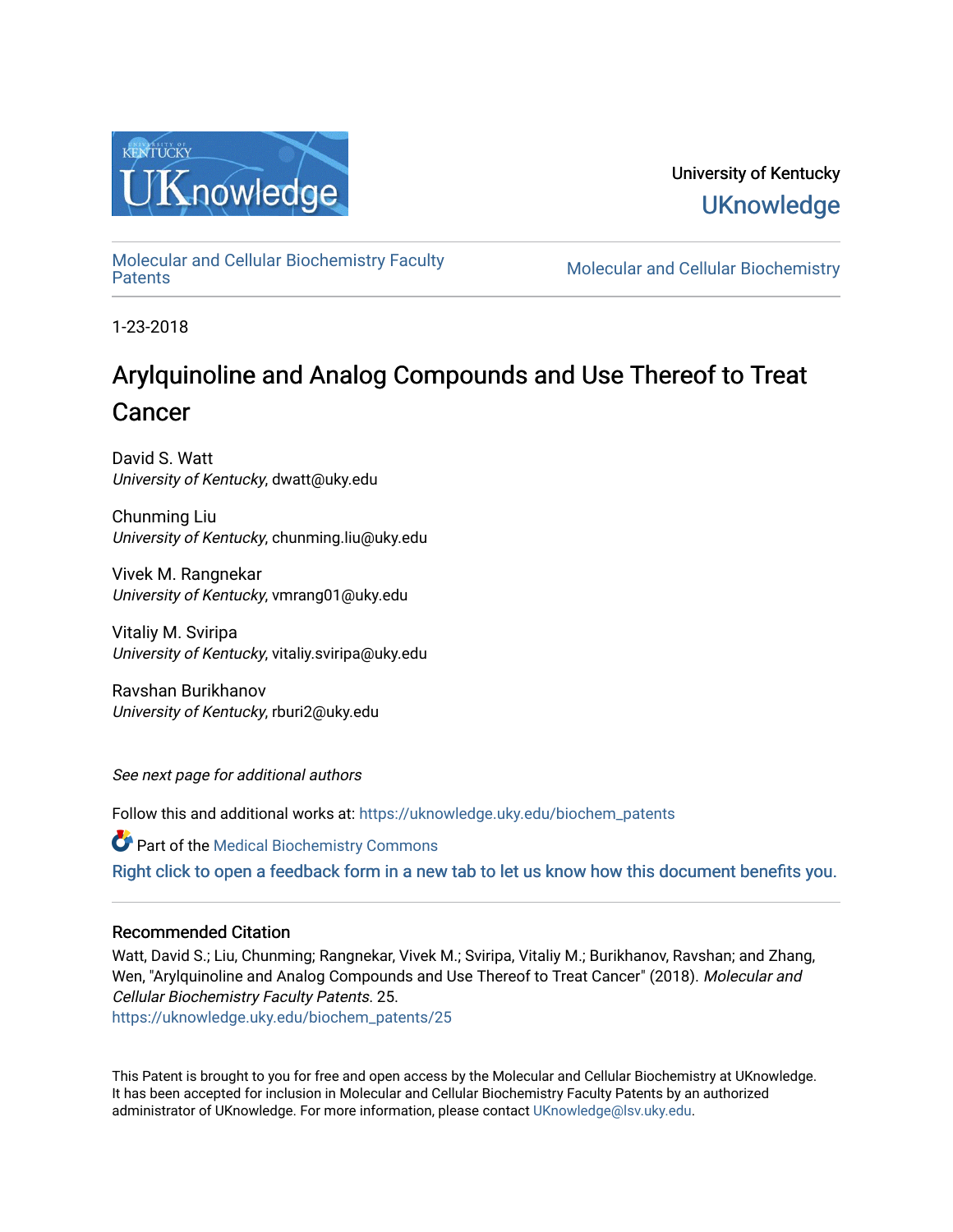# Authors

David S. Watt, Chunming Liu, Vivek M. Rangnekar, Vitaliy M. Sviripa, Ravshan Burikhanov, and Wen Zhang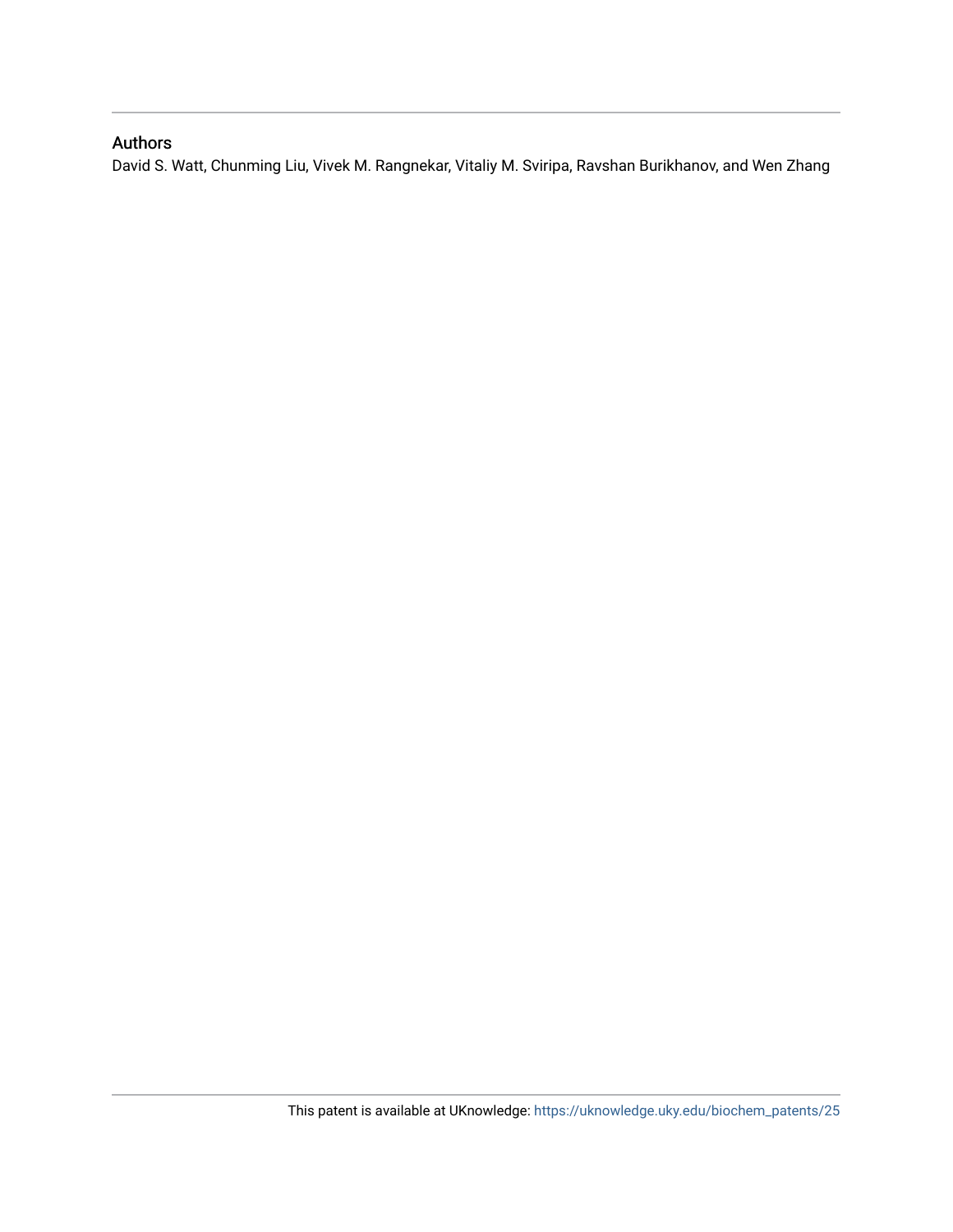

US009873670B2

# c12) **United States Patent**

# **Watt et al.**

(54) **ARYLQUINOLINE AND ANALOG COMPOUNDS AND USE THEREOF TO TREAT CANCER**

- (71) Applicant: **UNIVERSITY OF KENTUCKY RESEARCH FOUNDATION,**  Lexington, KY (US)
- (72) Inventors: **David S. Watt,** Lexington, KY (US); **Chunming Liu,** Lexington, KY (US); **Vivek Rangnekar,** Nicholasville, KY (US); **Vitaliy M. Sviripa,** Lexington, KY (US); **Ravshan Burikhanov,**  Lexington, KY (US); **Wen Zhang,**  Lexington, KY (US)
- (73) Assignee: **University of Kentucky Research Foundation,** Lexington, KY (US)
- $(*)$  Notice: Subject to any disclaimer, the term of this patent is extended or adjusted under 35 U.S.C. 154(b) by O days.
- (21) Appl. No.: **15/036,916**
- (22) PCT Filed: **Nov. 21, 2014**
- (86) PCT No.: **PCT/US2014/066796**   $§$  371 (c)(1), (2) Date: **May 16, 2016**
- (87) PCT Pub. No.: **W02015/077550** PCT Pub. Date: **May 28, 2015**

#### (65) **Prior Publication Data**

US 2016/0280652 Al Sep. 29, 2016

# **Related U.S. Application Data**

- (60) Provisional application No. 61/907,817, filed on Nov. 22, 2013.
- (51) **Int. Cl.**

| C07D 215/38 | (2006.01) |
|-------------|-----------|
| C07D 215/06 | (2006.01) |
| A61K 31/47  | (2006.01) |

# (IO) **Patent No.: US 9,873,670 B2**

# (45) **Date of Patent: Jan.23,2018**

| C07D 495/04  | (2006.01) |
|--------------|-----------|
| C07D 215/227 | (2006.01) |
| C07D 215/36  | (2006.01) |

- (52) **U.S. Cl.** CPC ............ *C07D 215/38* (2013.01); *A61K 31147* (2013.01); *C07D 215/06* (2013.01); *C07D 2151227* (2013.01); *C07D 215/36* (2013.01); *C07D 495/04* (2013.01)
- (58) **Field of Classification Search** CPC ............................ C07D 215/38; C07D 215/06 See application file for complete search history.

### (56) **References Cited**

# U.S. PATENT DOCUMENTS

2007/0077644 Al 4/2007 Yoshio

## FOREIGN PATENT DOCUMENTS

W<sup>o</sup> 2009/127417 Al 10/2009

# OTHER PUBLICATIONS

Walser et al., J. Heterocyclic Chemistry (1975), 12(2), 351-8. Mphahlele et al., Molecules (2011), 16, 8958-8972.

L. Fu et al., "Novel and efficient synthesis of substituted quinoline-1-oxides and the complex compounds SnL2C12 (L=2aminoquinoline-l-oxides) with the aid of stannous chloride," Tetrahedron 68 (2012), 7782-7786.

Burikhanov et al., "Arylquins target vimentin to triggar Par-4 secretion for tumor cell apoptosis," Nature Chemical Biology, Sep. 14, 2014, vol. 10, No. 11, pp. 924-926.

International Search Report and Written Opinion issued in Application No. PCT/US2014/066796 dated Feb. 15, 2015.

*Primary Examiner* - Samira Jean-Louis

(74) Attorney, Agent, or Firm - McDermott Will & Emery LLP

## (57) **ABSTRACT**

The subject technology relates to arylquinoline compounds and their use for treating cancer or cancer metastasis. The compounds of the subject technology promote cells to secrete a pro-apoptotic tumor suppressor, i.e., prostate apoptosis response-4 (Par-4), which in tum promote apoptosis in cancer cells or metastatic cells.

#### **13 Claims, 5 Drawing Sheets**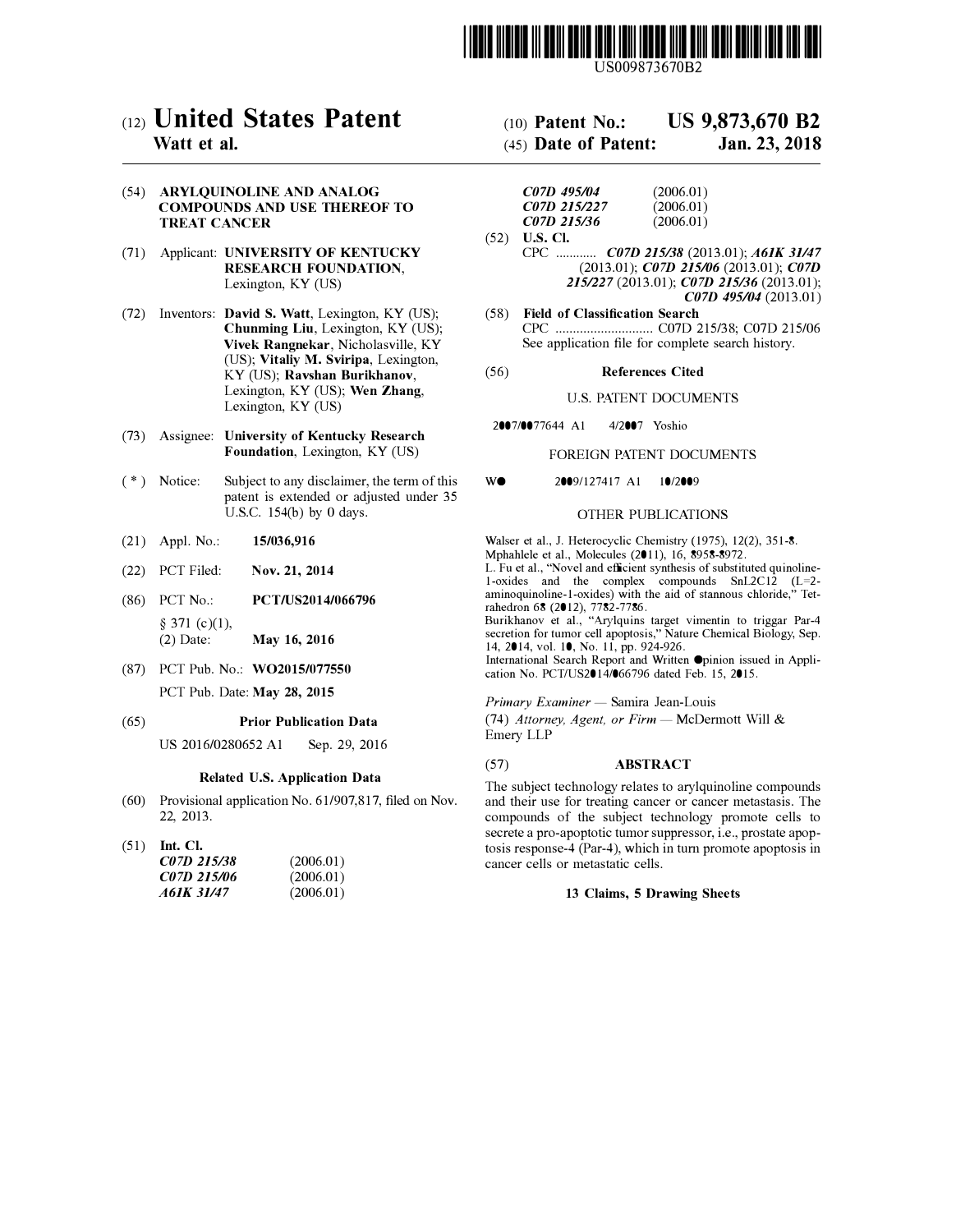



# **FIG.1**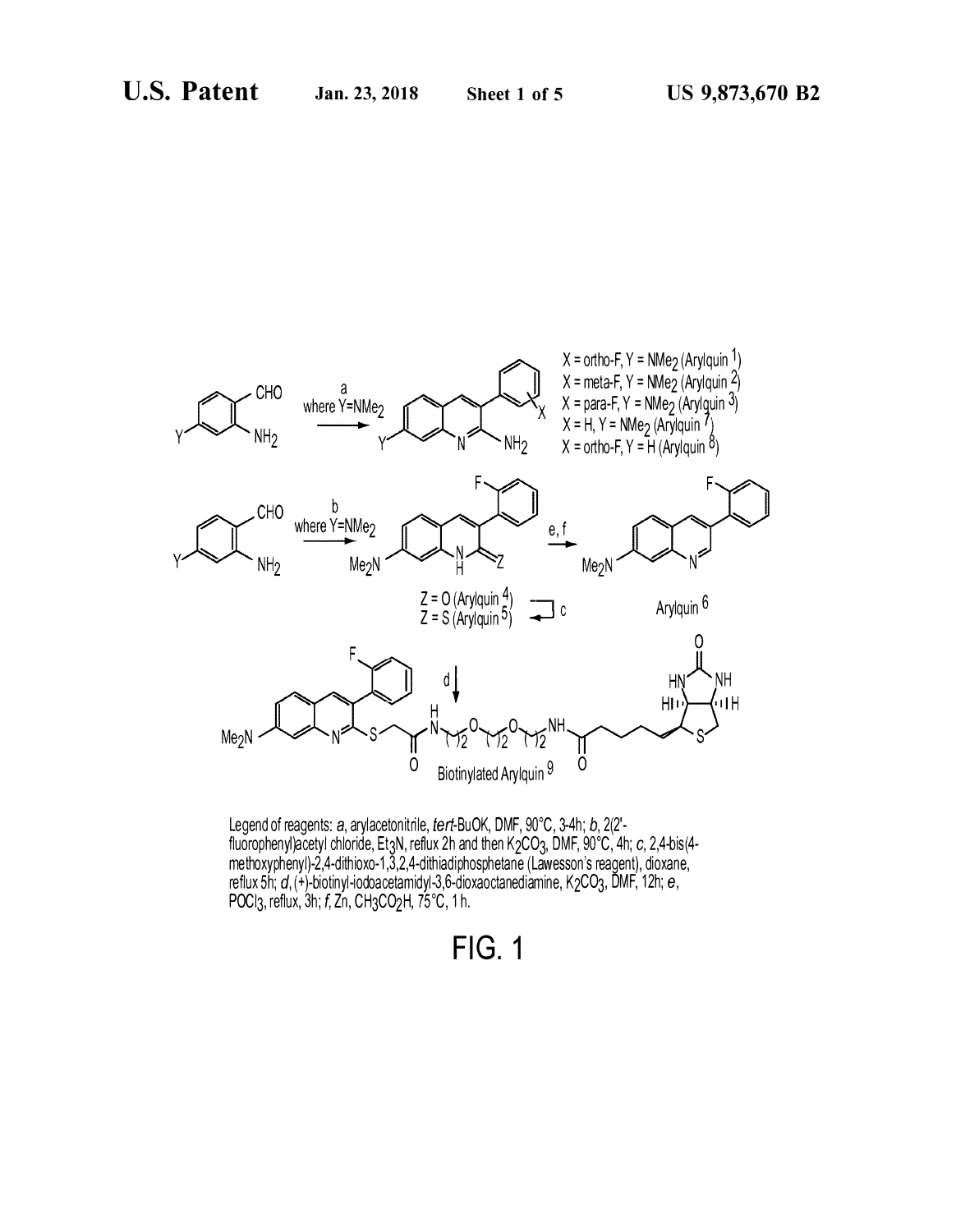

**FIG. 2**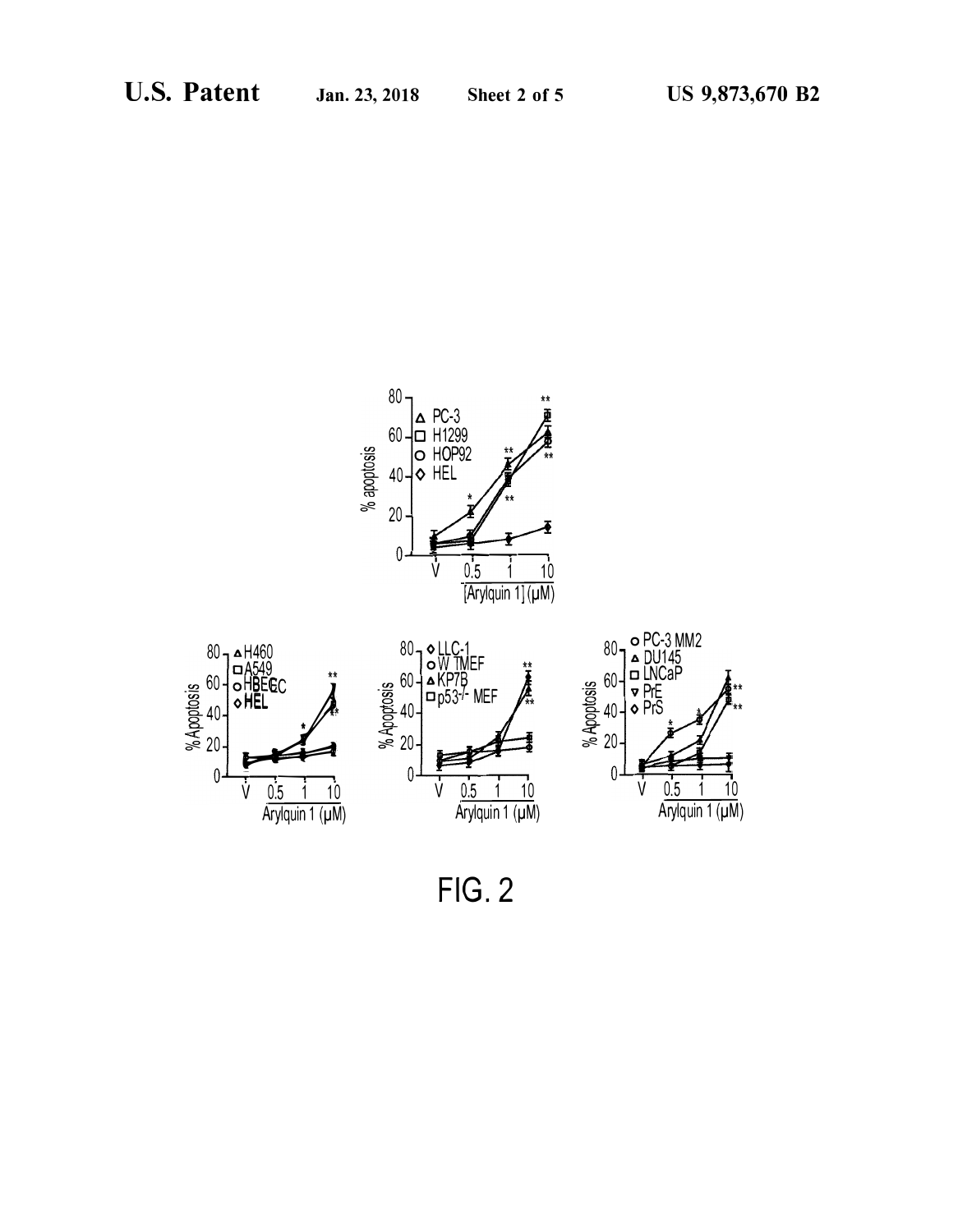

**FIG. 3**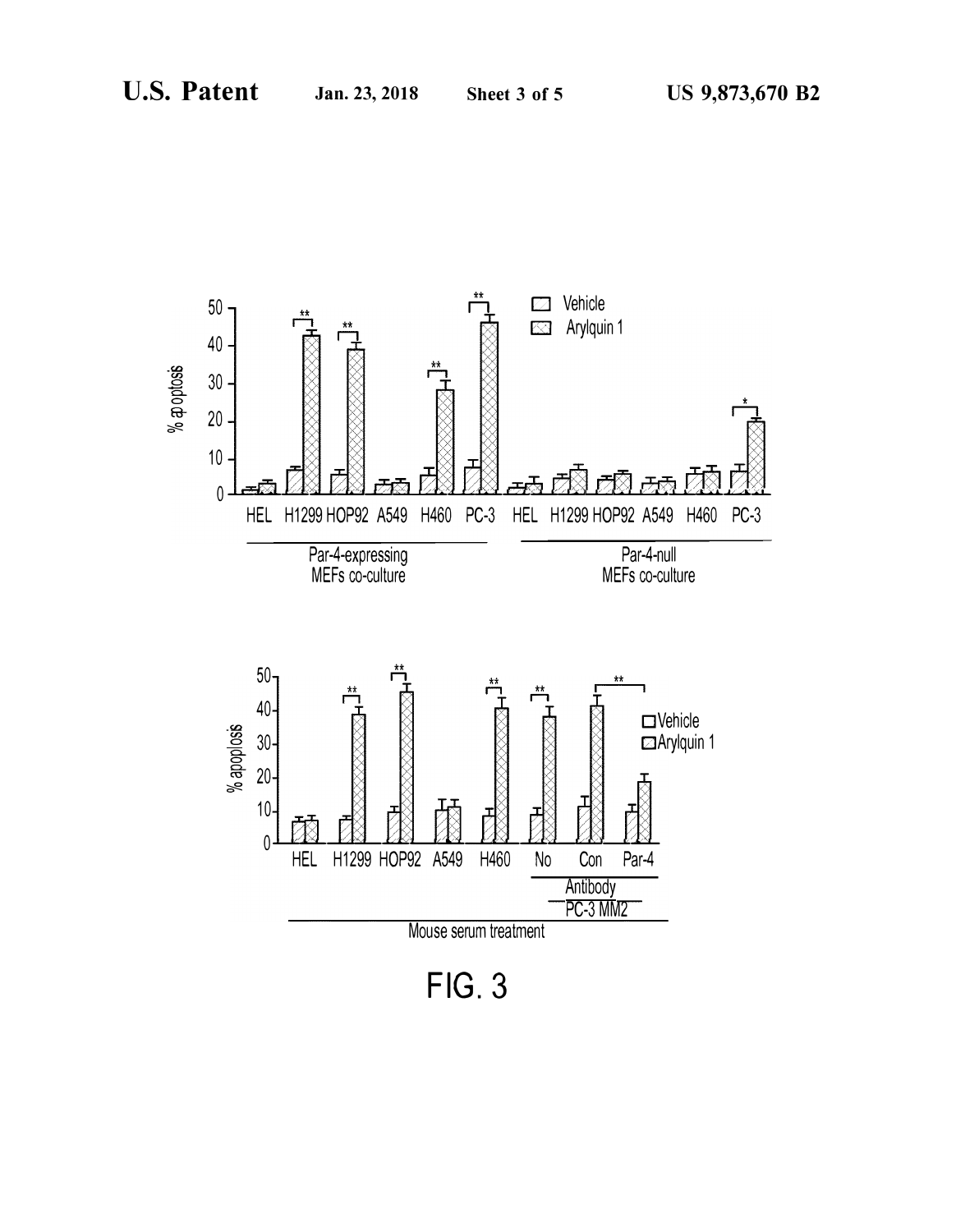

**FIG. 4**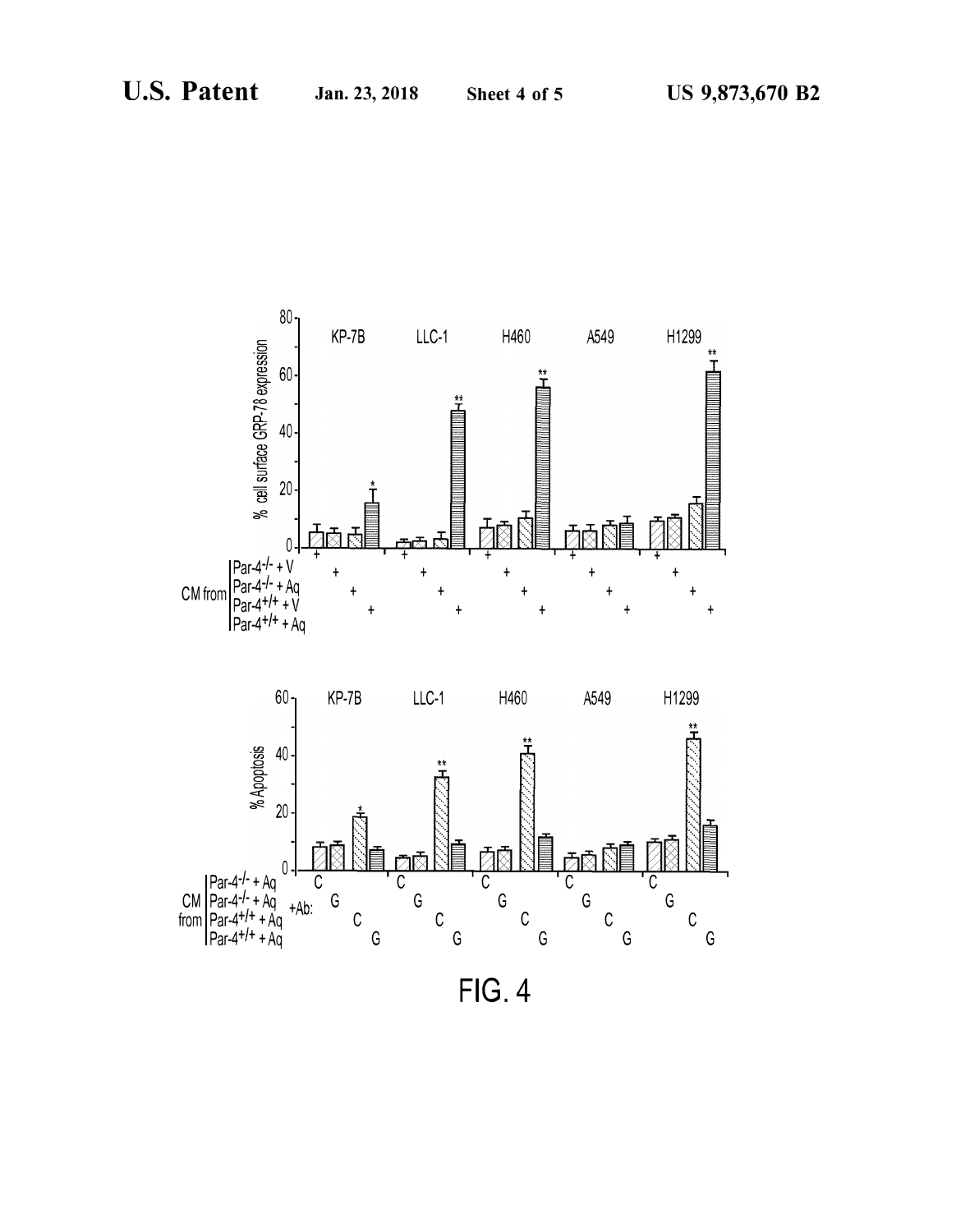

**FIG. 5**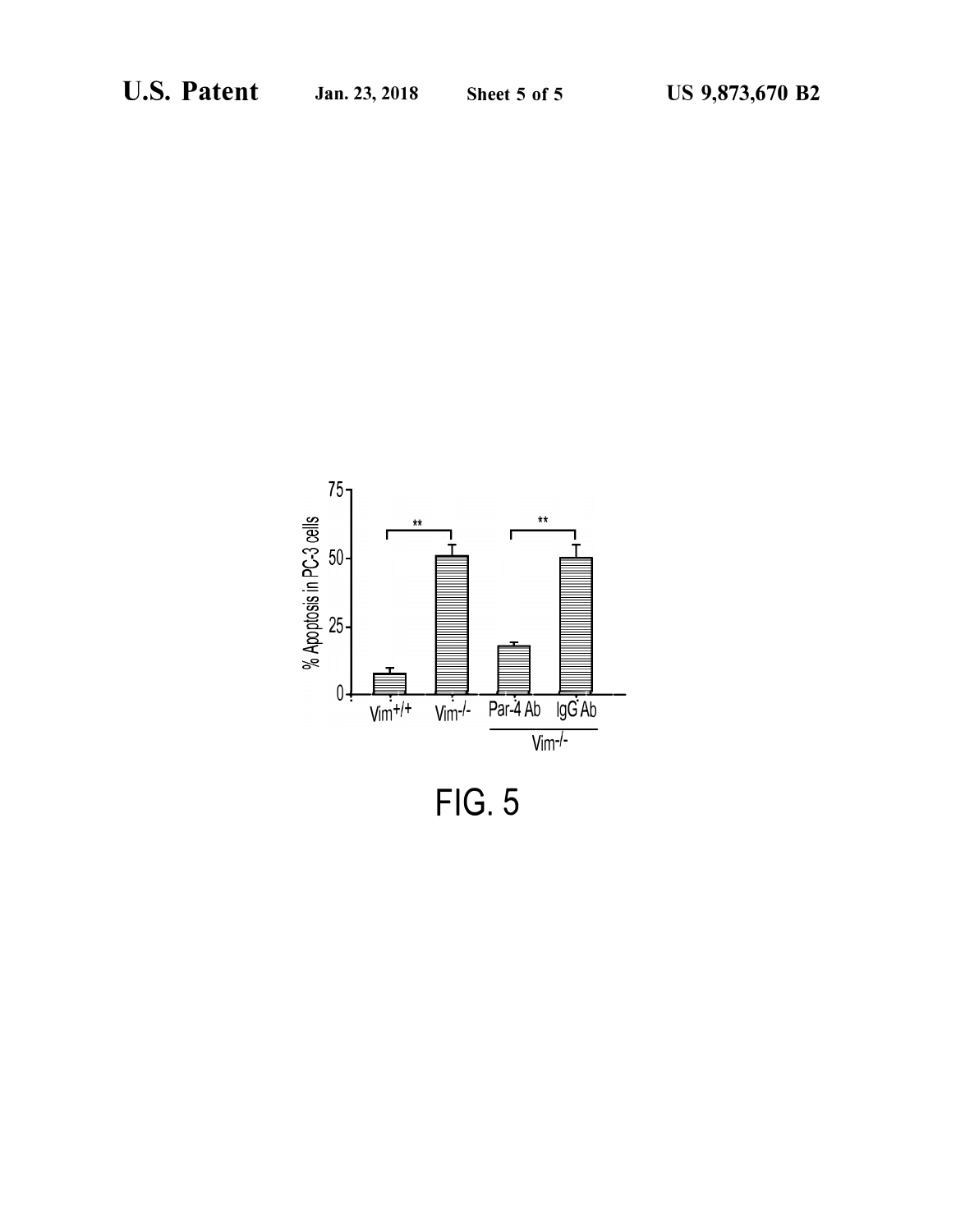15

65

# **ARYLQUINOLINE AND ANALOG COMPOUNDS AND USE THEREOF TO TREAT CANCER**

## CROSS-REFERENCE TO RELATED APPLICATION

This application is a U.S. National Phase under 35 U.S.C. §371 of International Application No. PCT/US2014/066796, filed Nov. 21, 2014, which claims the benefit of U.S. Provisional Application No. 61/907,817, filed Nov. 22, 2013, the entire disclosures of which are hereby incorporated by reference herein.

# STATEMENT REGARDING FEDERALLY SPONSORED RESEARCH

This work was supported by National Center for Research Resources in a grant entitled "COBRE Center for Biomedical Research Excellence" grant P20 RR020171; and NIH/ <sup>20</sup> NCI ROI CA60872 (to VMR). The government has certain rights in the subject technology.

### TECHNICAL FIELD

The present invention relates to compounds that treat cancer and/or treat or prevent cancer metastasis. In particular, the subject technology is directed to arylquinoline compounds and analogs thereof such as arylquinolone or arylthioquinolone compounds, described as "arylquin" compounds, that promote cells to secrete a pro-apoptotic tumor suppressor, such as prostate apoptosis response-4 (Par-4), which promotes apoptosis in cancer cells or metastatic cells.

#### BACKGROUND

Lung cancer is the most frequently diagnosed cancer and the leading cause of cancer-related deaths in the world. The most common alterations in lung cancer include activating mutations in ras genes and inactivating mutations in the p53 gene. Lung tumor cells with p53 mutations or deletions often develop resistance to chemotherapy and radiation therapy, leading ultimately to the death of the patients. Notably, such p53-deficient cancer cells are susceptible to apoptosis by the proapoptotic tumor suppressor, Par-4.

Par-4 is a tumor suppressor protein that induces apoptosis in diverse cancer cells but not in normal cells. Par-4 is ubiquitously expressed in normal cells and tissues, but is sequestered by an intermediary filament protein, vimentin, 50 and hence, circulating levels of Par-4 are generally low. If it were secreted by normal cells at appreciably higher levels than normal, certain cancer cells would be susceptible to its effects. Extracellular Par-4 binds a receptor GRP78, which tosis by caspase-dependent mechanisms. In contrast, normal cells express low to undetectable levels of basal or inducible cell-surface GRP78 and are resistant to apoptosis by extracellular Par-4.

Therefore, there is a need for compounds that are Par-4 60 secretagogues and promote the secretion of Par-4 which in turn promotes apoptosis in cancer cells and metastatic cells.

# SUMMARY OF THE DISCLOSURE

Advantages of the subject technology include arylquinoline and analog compounds and compositions for the treat-

ment of cancer or for the treatment or inhibition of cancer metastasis in a subject in need thereof comprising administering to the subject an effective amount of the compound or a pharmaceutically acceptable salt thereof or a composition  $5$  thereof.

Other advantages of the subject technology include compounds for use in promoting the secretion of Prostate Apoptosis Response-4 (PAR-4) from cells or for use in promoting apoptosis of a cancer cell in a subject comprising  $\frac{1}{10}$  administering to the subject an effective amount of an arylquinoline or analog compound or a pharmaceutically acceptable salt thereof or a composition thereof.

In one aspect of the subject technology, the arylquinoline is a compound according to Formula (I):



or a pharmaceutically acceptable salt thereof; wherein n is 1, 25 2, 3, 4, 5, or 6, for each  $NR_1R_2$ ,  $R_1$  and  $R_2$  are independently H, alkyl, alkoxy, aryl, heteroaryl; Ar is aryl or heteroaryl, which can be further substituted with halogen, amino, alkylamino, dialkylamino, arylalkylamino, N-oxides of dialkylamino, trialkylammonium, mercapto, alkylthio, alkanoyl, nitro, nitrosyl, cyano, alkoxy, alkenyloxy, aryl, heteroaryl, sulfonyl, sulfonamide,  $CONF<sub>3</sub>R<sub>4</sub>$ ,  $NR<sub>3</sub>CO(R<sub>4</sub>)$ ,  $NR<sub>3</sub>COO$  $(R_4)$ , NR<sub>3</sub>CONR<sub>4</sub>R<sub>5</sub> where R<sub>3</sub>, R<sub>4</sub>, R<sub>5</sub>, are independently, H, alkyl, aryl, heteroaryl or a fluorine; X represents halogen; m is 1, 2, 3, 4, or 5.

35 In one aspect of the present disclosure, n is 1 to 3; m is 1 to 3 and X is selected from fluorine or chlorine, e.g. X is one, two or three fluorine substituents, or X is one, two or three chlorine substituents, or X represents at least one fluorine and at least one chlorine on Ar. In various embodiments, the compound of Formula (I) includes wherein n is at least 2 or 2 and one  $NR_1R_2$  group is at the 2 position of the quinoline ring and another  $NR_1R_2$  group is at the 7 position of the quinoline ring; and Ar-Xm is at the 3 position of the quinoline ring. In other embodiments, Ar is phenyl, m is 2 and  $X$  is selected from fluoro or chloro. In further embodiments, m is 1 and the Ar-Xm group at the 3 position of the quinoline ring is an ortho fluoro or ortho chloro phenyl group. In still other embodiments, the Ar-Xm group at the 3 position is a halogen substituted heteroaryl, e.g., pyridyl, pyrolidyl, piperidyl, or pyrimidyl having one or more halogen substituents. For each of the embodiments, each of  $R_1$ and  $R_2$ , of each  $NR_1R_2$  can be independently H, or a lower alkyl.

appears only on the cancer cell surface, and induces apop-55 pounds where the Ar-Xm group is located at the 3 position In another aspect, the subject technology relates to comof the quinoline, quinolone or thioquinolone ring and Ar is a phenyl group such as shown in formulas (II) or (III):



(I)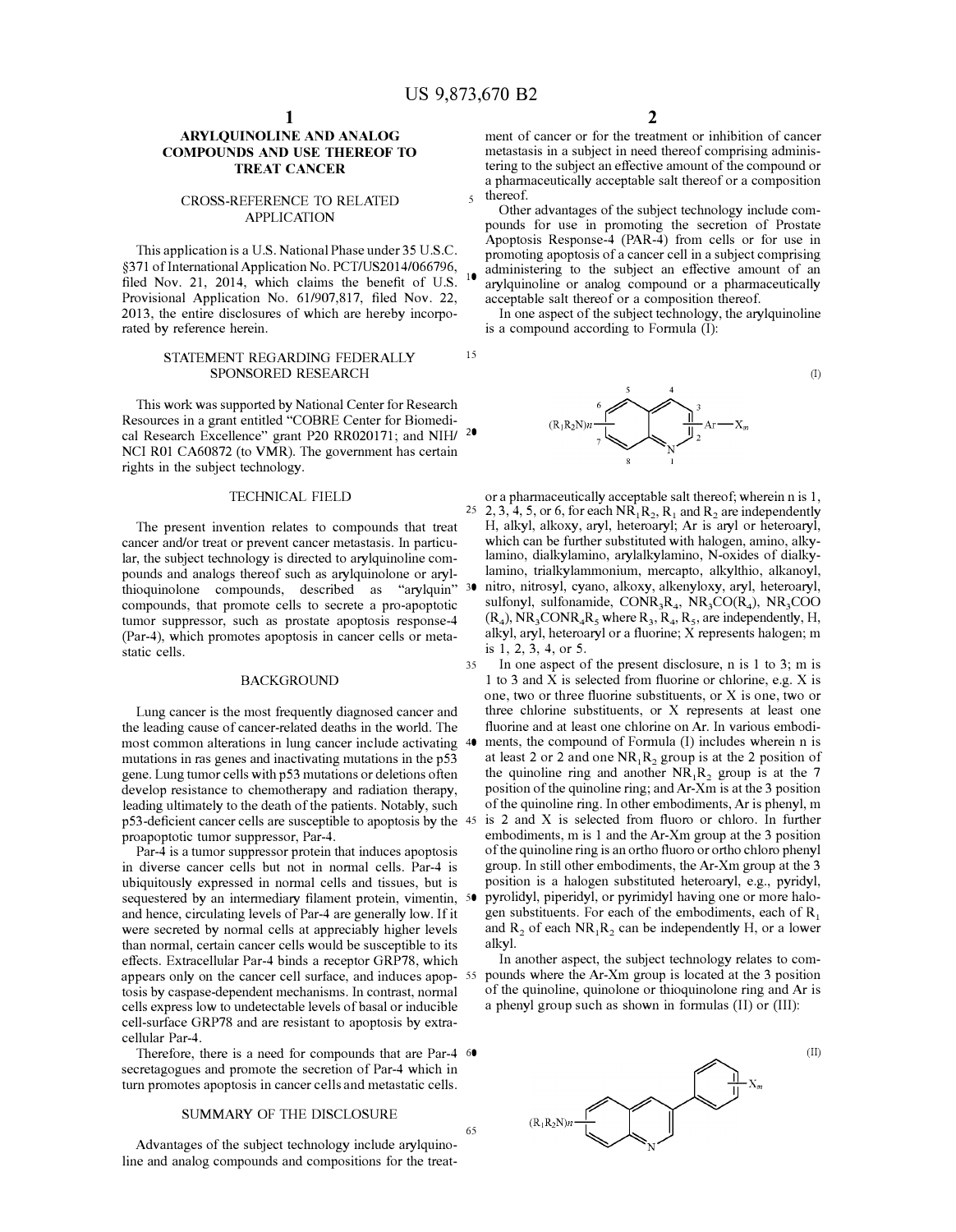

or a pharmaceutically acceptable salt thereof. In Formulas (II) and (III),  $Z$  is  $O$  or  $S$ ; and  $n$ ,  $R_1$ ,  $R_2$ ,  $X$  and  $m$  are as defined for the compound of Formula (I). The compounds of Formula (III) are arylquinolones and arylthioquinolones when Z is O or S, respectively, and are useful in the same manner as the compounds according to Formula (I). For ease of reference, the compounds of Formulas (I), (II), (III) will be referred to herein as arylquinoline or arylquin compounds.

In various embodiments, the compounds of Formula (II)  $2^{\bullet}$ and Formula (III) have n as 1, 2, or 3 and m as 1, 2, or 3, e.g., the compounds include one  $NR_1R_2$  group at the 2 position of the quinoline ring and another  $NR_1R_2$  group at the 7 position of the quinoline ring, and X is selected from  $_{25}$ fluoro or chloro. In other embodiments, the compounds of Formula (II) or (III) have n as 2, m as 2 and X selected from fluoro or chloro. In still further embodiments, the compounds of Formula (II) or (III) have n as 2, m as 1 and X selected as chloro or fluoro at the ortho position of the 30 phenyl ring. For each of the embodiments, each  $R_1$  and  $R_2$ of each  $NR_1R_2$  can be independently H, or a lower alkyl.

Another aspect of the subject technology includes a biotinylated derivative or other detectably labeled alternative of each of Formulas (I), (II) and (III) and their various 35 embodiments.

In another aspect, the subject technology relates to pharmaceutical compositions of arylquinoline compounds, e.g., one or more compounds of Formula (I), Formula (II) and/or Formula (III), and/or one or more pharmaceutically acceptable salts thereof, in combination with a pharmaceutical additive, e.g., a pharmaceutically acceptable carrier and/or excipient. In an embodiment related to this aspect, the subject technology relates to a pharmaceutical composition including an effective amount of at least one arylquinoline compound.

In another aspect, the subject technology relates to a method of treating cancer and/or treating or inhibiting cancer metastasis in a subject, e.g., a human. In an embodiment relating to this aspect, a therapeutically effective amount of one or more arylquinoline compounds, pharmaceutical salts and/or compositions thereof is administered to a subject in need thereof to treat cancer and/or treat or inhibit cancer metastasis in the subject.

In another aspect, the subject technology relates to a 55 method for promoting secretion of Prostate Apoptosis Response-4 (Par-4) from cells or promoting apoptosis of cancer cells in a subject in need thereof by administering to the subject an effective amount of one or more arylquinoline compounds or compositions in accordance with the subject 60 technology.

In another aspect, the subject technology relates to a method for screening for compounds that inhibit vimentin binding to PAR-4, comprising exposing a solution including vimentin and PAR-4 to a test compound and detecting the 65 level of vimentin-PAR-4 complex formation by Western blot analysis, for example.

In another aspect, the subject technology relates to a kit which includes the compounds of the subject technology. In an embodiment related to this aspect, the kit includes one or more compounds of Formula (I), (II) and/or (II). In another 5 embodiment, the kit includes one or more other therapeutic compounds for use in combination therapies.

Additional advantages of the subject technology will become readily apparent to those skilled in this art from the following detailed description, wherein only the preferred 10 embodiment of the disclosure is shown and described, simply by way of illustration of the best mode contemplated of carrying out the disclosure. As will be realized, the disclosure is capable of other and different embodiments, and its several details are capable of modifications in various 15 obvious respects, all without departing from the disclosure. Accordingly, the drawings and description are to be regarded as illustrative in nature, and not as restrictive.

# BRIEF DESCRIPTION OF THE DRAWINGS

The accompanying drawings, which are included to provide further understanding of the subject technology and are incorporated in and constitute a part of this specification, illustrate aspects of the subject technology and together with the description serve to explain the principles of the subject technology.

FIG. 1 is an exemplary illustration showing methods for synthesis of arylquinolines, arylquinolones, and arylthioquinolones.

FIG. **2** shows charts illustrating the induced apoptosis in cancer cells by an arylquinoline of the present disclosure. Normal cells (MEFs, HELs, HBEC, PrE, prostate stromal cells PrS) or lung cancer cells (human A549 and H460, mouse LLCl and KP7B) and prostate cancer cells (PC-3 MM2, DU145, LNCaP) were treated with the indicated amounts (0.5, 1 and 10  $\mu$ M) of Arylquin 1 or vehicle (V) for 24 h, and apoptosis was determined by ICC for active caspase-3. Data shown represent mean values from three independent experiments±s.d. Asterisks (\*\*) or(\*) indicate statistical significance (P<0.0001) or (P<0.001), respectively, by the Student t test.

FIG. 3 shows apoptosis activity for an arylquinoline of the present disclosure. Top: Cancer cells were co-cultured with MEFs and treated with Arylquin 1 (500 nM) or vehicle and tested for apoptosis. Bottom: Serum from mice injected with Arylquin 1 (Aq) or corn oil vehicle  $(V)$ , was examined by Western blot analysis (not shown). Aliquots of serum from these mice were either directly added to the growth medium of cells in culture, or incubated with the indicated antibody, and then added to the growth medium of PC-3 MM2 cells to test for apoptosis.

FIGS. **4A and 48** are bar graphs illustrating percent cell surface GRP-78 expression and apoposis activity for an arylquinoline of the present disclosure. FIG. **4A** is a bar graph showing cell surface GRP78 levels in cancer cells treated with CM from MEFs exposed to Arylquin 1. Par-4+/+ MEFs or Par-4-/- MEFs were treated with vehicle or Arylquin 1 (500 nM) for 24 h. The CM from these MEFs was incubated with the indicated cancer cells for 24 h. The cancer cells were then subjected to FACS analysis for cell surface GRP78 expression. Data shown represent mean values of three experiments $\pm$ s.d. Asterisks (\*\*) or (\*) indicate statistical significance (P<0.0001) or (P<0.001), respectively, based on two-way ANOVA with data normality and equality of variance assumptions. FIG. **48** is a bar graph showing the apoptotic activity of secreted Par-4 is inhibited by the presence of a neutralizing antibody against cell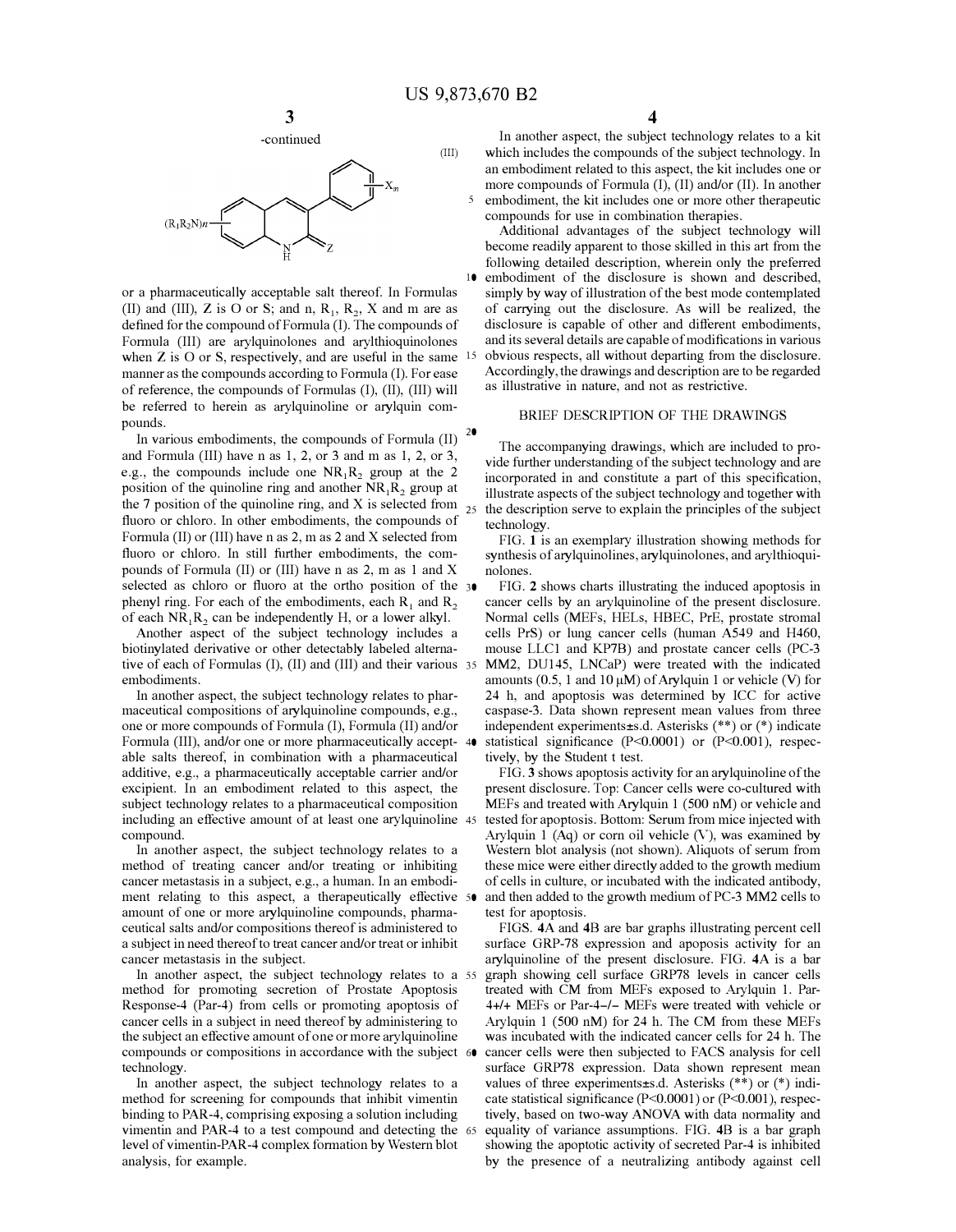surface GRP78. Par-4+/+ MEFs or Par-4-/- MEFs were treated with vehicle or Arylquin 1 (Aq, 500 nM) for 24 h. The CM from these cells was then treated with GRP78 antibody (GRP78 Ab) or control IgG antibody (Control Ab) and incubated with the indicated cancer cells. After 24 h, the cancer cells were scored for apoptosis by ICC for active caspase-3. Apoptosis data shown represent mean values of three experiments±s.d. Asterisks (\*\*) or (\*) indicate statistical significance (P<0.0001) or (P<0.001), respectively, based on two-way ANOVA.

FIG. 5 is a bar graph showing apoptosis activity in PC-3 cells. The CM from Vim-/- MEFs was treated with the indicated antibody (Ab) and tested for apoptosis of cancer cells. The CM from Vim+/+ or Vim-/- cells served as  $_{15}$ additional controls. Data shown represent mean values from three independent experiments±s.d. Asterisks (\*\*) indicate statistical significance (P<0.0001) by the Student t test.

# DETAILED DESCRIPTION OF THE DISCLOSURE

tagogues that induce the release of Par-4 from normal cells thereby triggering the paracrine apoptosis of cancer cells. In 25 accordance with the subject technology, certain arylquinoline compounds have been identified as Par-4 secretagogues which induce or promote Par-4 secretion at low (nanomolar) concentrations from both normal lung fibroblasts and epithelial cells. The arylquinoline compounds and their phar- 30 maceutically acceptable salts and compositions are useful for the treatment of colorectal cancer, prostate cancer, brain cancer, liver cancer, breast cancer and lung cancer. In particular, the arylquinoline compounds and their pharmaceutically acceptable salts and compositions are particularly 35 useful in the treatment of lung cancer and prostate cancer.

The Par-4 gene was first identified in 1994 in prostate cancer cells undergoing apoptosis. This gene encodes a pro-apoptotic protein, Prostate Apoptosis Response-4 or Par-4, which is remarkably effective in inducing cancer cell 40 apoptosis and tumor regression in animal models. Par-4 does not affect normal cells. Par-4 protein is secreted in cell culture-conditioned medium (CM) or systemically in mice by normal cells, and extracellular Par-4 binds to its receptor GRP78 on the cancer cell surface and induces apoptosis. 45 Normal cells express low to undetectable levels of cell surface GRP78 and are resistant to apoptosis by extracellular Par-4.

Par-4 induces apoptosis in many types of cancer cells. For cancer cells that may be resistant to direct apoptosis by Par-4, overexpression of Par-4 in these cells renders them supersensitive to a broad range of apoptotic insults, including chemotherapeutic agents, TNF, or ionizing radiation. Applicants have also found that GRP78 levels can be increased on the surface of diverse cancer cells to overcome 55 Par-4-resistance by inhibition of NF-KB activity, which is usually elevated in most cancer cells. Therefore, the arylquinoline compounds of the subject technology can be administered either alone or in combination with a second active ingredient such as a chemotherapeutic agent or an NF-KB 60 inhibitor for treating cancer or cancer metastasis.

As the baseline levels of Par-4 secreted by normal cells are generally inadequate to cause massive apoptosis in cancer cell cultures, secretogogues that bolster the release of Par-4 would constitute an important therapeutic advance. 65 The subject technology thus relates to a new class of "small-molecule" secretagogues, that promote the desired

6

secretion of Par-4 in vitro and in vivo by selectively targeting an intermediate filament protein, vimentin.

The arylquinoline compounds of the present disclosure include compounds according to Formula (I):

(I)



wherein n is 1, 2, 3, 4, 5, or 6, for each  $NR_1R_2$ ,  $R_1$  and  $R_2$ are independently H, alkyl, alkoxy, aryl, heteroaryl; Ar is aryl, e.g., phenyl, naphthyl, and heteroaryl, e.g., pyridyl, 20 pyrolidyl, piperidyl, pyrimidyl, indolyl, thienyl, which can be further substituted with halogen, amino, alkylamino, dialkylamino, arylalkylamino, N-oxides of dialkylamino, In general, the subject technology relates to Par-4 secre-<br>trialkylammonium, mercapto, alkylthio, alkanoyl, nitro, nitrosyl, cyano, alkoxy, alkenyloxy, aryl, heteroaryl, sulfonyl, sulfonamide,  $CONF<sub>3</sub>R<sub>4</sub>$ ,  $NR<sub>3</sub>CO(R<sub>4</sub>)$ ,  $NR<sub>3</sub>COO(R<sub>4</sub>)$ ,  $NR_3CONF_4R_5$  where  $R_3$ ,  $R_4$ ,  $R_5$ , are independently, H, alkyl, aryl, heteroaryl or a fluorine; X represents halogen, e.g., a fluorine, chlorine, bromine, or iodine substituent; m is 1, 2, 3, 4, 5. This embodiment also includes pharmaceutically acceptable salts of Formula (I).

> In one aspect of the present disclosure, n is 1 to 3; m is 1 to 3 and X is selected from fluorine or chlorine, e.g. X is one, two or three fluorine substituents, or X is one, two or three chlorine substituents, or X represents at least one fluorine and at least one chlorine on Ar. In various embodiments, the compound of Formula (I) includes wherein n is at least 2 or 2 and one  $NR_1R_2$  group is at the 2 position of the quinoline ring and another  $NR_1R_2$  group is at the 7 position of the quinoline ring; and Ar-Xm is at the 3 position of the quinoline ring. In other embodiments, Ar is phenyl, m is 2 and X is selected from fluoro or chloro. In further embodiments, m is 1 and the Ar-Xm group at the 3 position of the quinoline ring is an ortho fluoro or ortho chloro phenyl group. In still other embodiments, the Ar-Xm group at the 3 position is a halogen substituted heteroaryl, e.g., pyridyl, pyrolidyl, piperidyl, or pyrimidyl having one or more halogen substituents. For each of the embodiments, each of  $R_1$ and  $R_2$  of each  $NR_1R_2$  can be independently H, or a lower alkyl.

> In another aspect, the subject technology relates to compounds where the Ar-Xm group is located at the 3 position of the quinoline ring and Ar is a phenyl group such as shown in formulas (II) or (III):

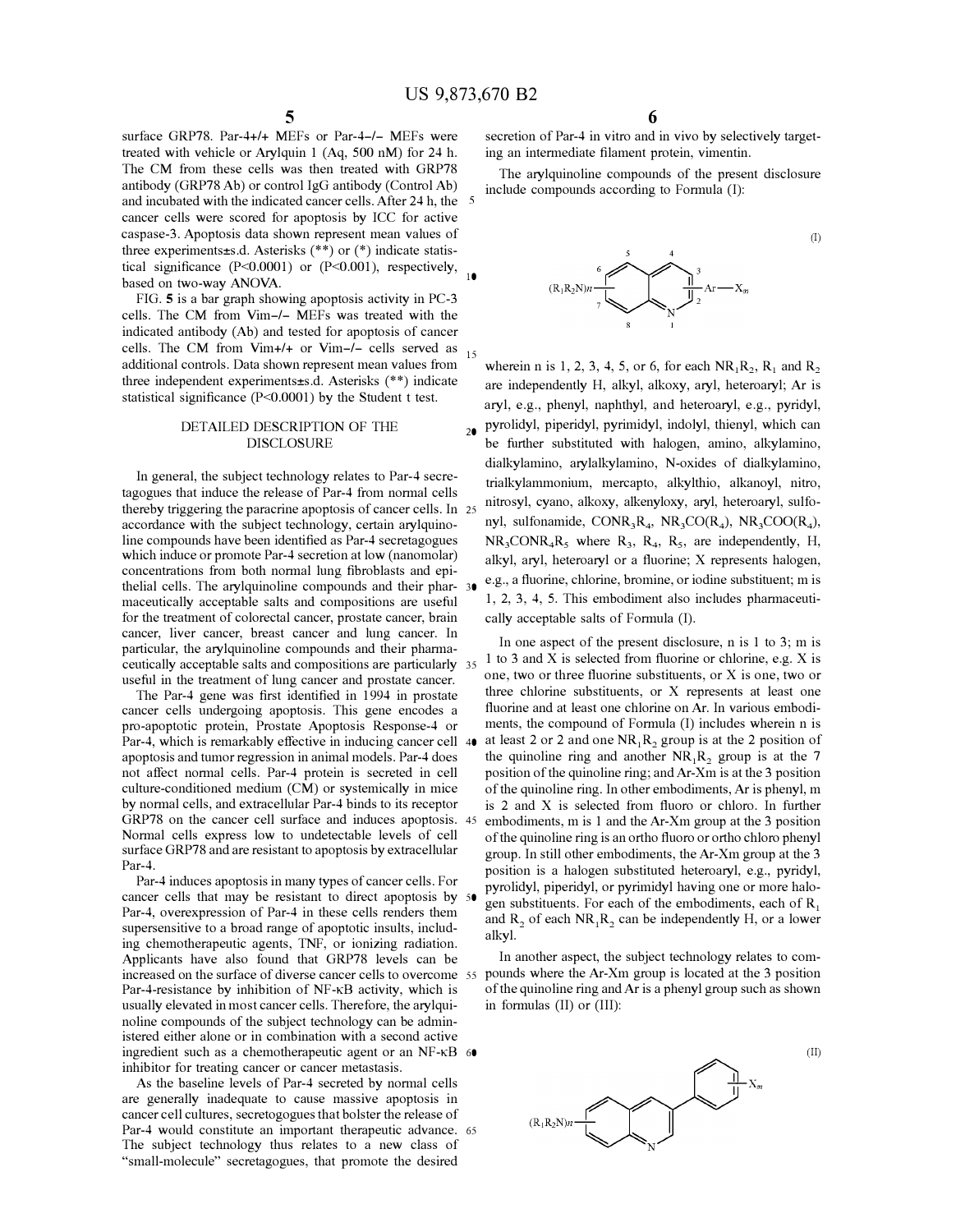5



or a pharmaceutically acceptable salt thereof; wherein Z is O or S; and n,  $R_1$ ,  $R_2$ , X and m are as defined for the compound of Formula (I).

In one aspect of this embodiment, the compounds of Formula (II) and Formula (III) have n as 1, 2, or 3 and m as 1, 2, or 3, e.g., the compounds include one  $NR_1R_2$  group at the 2 position of the quinoline ring and another  $NR_1R_2$  group at the 7 position of the quinoline ring, and X is selected from a summissered, bout according to number of treatments fluoro or chloro. In other embodiments, the compounds of Formula (II) or (III) have n as 2, m as 2 and X selected from  $\frac{20}{100}$  The term "treat" and "treatment" refer to both therapeutic fluoro or chloro. In still further embodiments, the compounds of Formula (II) or (III) have n as 2, m as 1 and X selected as chloro or fluoro at the ortho position of the phenyl ring. For each of the embodiments, each  $R_1$  and  $R_2$  <sub>25</sub> of each  $NR_1R_2$ , can be independently H, or a lower alkyl.

Another aspect of the subject technology includes a biotinylated derivative or other detectably labeled alternative of each of Formulas (I), (II) and (III) and their various embodiments.

Particular arylquinoline compounds of the subject technology include  $3-(2-fluorophenyl)-N^7$ , N<sup>7</sup>-dimethylquinoline-2,7-diamine (Arylquin 1); 3-(3-fluorophenyl)- $N^7$ , $N^7$ dimethylquinoline-2,7-diamine  $(Arylquin 2);$ fluorophenyl)- $N^7$ , $N^7$ -dimethy lquinoline-2,7-diamine ( Ary lquin 3); 7 -( dimethylamino )-3-(2-fluoropheny l)quinolin-2(1H)-one (Arylquin 4); 7-(dimethylamino)-3-(2-fluorophenyl)quinoline-2(1H)-thione (Arylquin 5); 3-(2-fluorophenyl)-N,N-dimethylquinolin-7-amine (Arylquin 6); 3-(2 fluorophenyl)quinolin-2-amine (Arylquin 8); N-(2-(2-(2-(2- (7-( dimethylamino )-3-(2-fluorophenyl)quinolin-2-ylthio) acetamido )ethoxy )ethoxy)ethyl)-5-(2-oxohexahydro-l Hthieno[3,4-d]imidazol-4-yl)pentanamide (Biotinylated Arylquin 9).

One of these novel secretagogues, namely Arylquin-1 (FIG. 1), causes particularly robust secretion of Par-4 protein from normal cells and elevates systemic levels of Par-4, thereby providing an effective strategy for the induction of apoptosis of circulating cancer cells as well as the inhibition of the growth of primary and metastatic tumors.

For example, lung cancer, the leading cause of cancer deaths in the US, is commonly associated with oncogenic K-Ras and loss of tumor suppressor p53 function contributing to therapy resistance. Lung cancer cells that express oncogenic Ras or are deficient in p53 function are, however, sensitive to apoptosis by the tumor suppressor protein Par-4. Applicants have found that elevated levels of Par-4 secreted from the normal cells in response to Arylquin-1 are adequate to induce paracrine apoptosis of p53-wild type and p53 deficient lung cancer cells as well as those expressing 6 oncogenic K-ras. These findings imply that secretagogues like Arylquin-1 functionally trigger the secretion of Par-4 from normal cells to induce apoptosis of lung cancer cells. Applicants have further found that endogenous vimentin binds to and sequesters Par-4, and that the Arylquin-1 secretagogue functions by binding to vimentin and releasing Par-4 for secretion.

In the following detailed description, numerous specific details are set forth to provide a full understanding of the subject technology. It will be apparent, however, to one ordinarily skilled in the art that the subject technology may be practiced without some of these specific details. In other instances, well-known structures and techniques have not been shown in detail so as not to obscure the subject technology.

To facilitate an understanding of the present subject 10 technology, a number of terms and phrases are defined below:

The term "unit dose" or "dosage" refers to physically discrete units suitable for use in a subject, each unit containing a predetermined-quantity of the therapeutic composition calculated to produce the desired responses discussed above in association with its administration, i.e., the appropriate route and treatment regimen. The quantity to be administered, both according to number of treatments and

treatment and prophylactic, inhibition or preventative measures, wherein the object is to inhibit, prevent or slow down (lessen) an undesired pathological change or disorder, such as the development or spread of cancer. For purpose of this disclosure, beneficial or desired clinical results include, but are not limited to, alleviation of symptoms, diminishment of extent of disease, stabilized (i.e., not worsening) state of disease, delay or slowing of disease progression, amelioration or palliation of the disease state, and remission (whether partial or total), whether detectable or undetectable. For example, "treatment" can include a qualitative or quantitative reduction (e.g., by at least 10%, 20%, 30%, 40%, 50%, 60%, 70%, 80%, 90%, 95%, or more) in the tumor or metastases size or reduce, inhibit, or prevent metastatic 35 growth. "Treatment" can also mean prolonging survival as compared to expected survival if not receiving treatment. Those in need of treatment include those already with the condition or disorder as well as those prone to have the condition or disorder or those in which the condition or disorder is to be prevented.

The phrase "therapeutically effective amount" means an amount of a compound of the subject technology that (i) treats, inhibits, or prevents the particular disease, condition, or disorder, (ii) attenuates, ameliorates, or eliminates one or more symptoms of the particular disease, condition, or disorder, or (iii) prevents or delays the onset of one or more symptoms of the particular disease, condition, or disorder described herein. In the case of cancer, the therapeutically effective amount of the drug may be reduce the number of cancer cells; reduce the tumor size; inhibit (i.e., slow to some extent and preferably stop) cancer cell infiltration into peripheral organs; inhibit (i.e., slow to some extent and preferably prevent or stop) tumor metastasis; inhibit, to some extent, tumor growth; and/or relieve to some extent 55 one or more of the symptoms associated with the cancer. To the extent the drug may prevent growth, inhibit, and/or kill existing cancer cells, it may be cytostatic and/or cytotoxic. For cancer therapy, efficacy can be measured, for example, by assessing the time to disease progression (TTP) and/or determining the response rate (RR).

The terms "cancer" and "cancerous" refer to or describe the physiological condition in mammals that is typically characterized by unregulated cell growth. A "tumor" comprises one or more cancerous cells. Examples of cancer 65 include, but are not limited to, carcinoma, lymphoma, blastoma, sarcoma, and leukemia or lymphoid malignancies. More particular examples of such cancers include squamous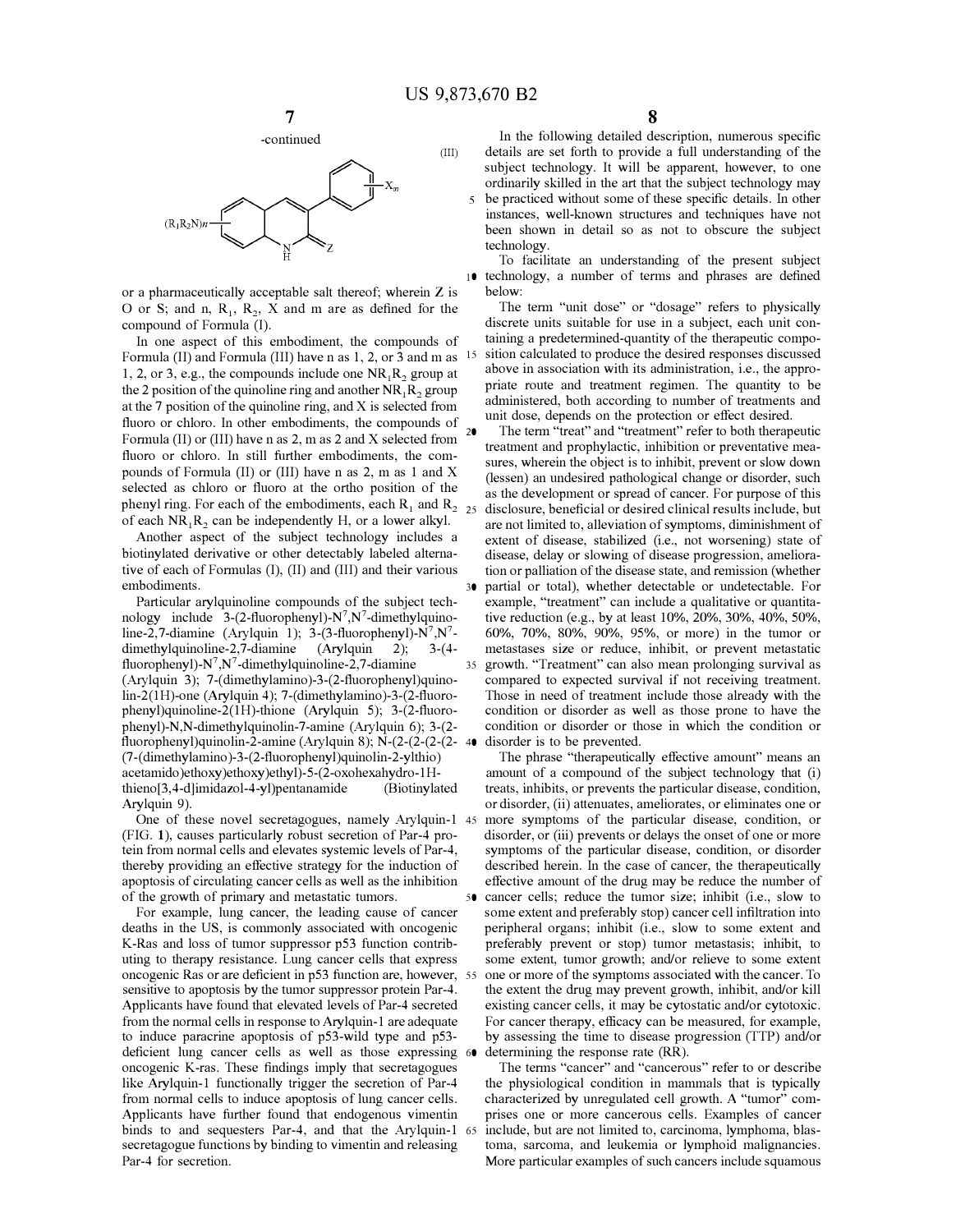**Synthesis** 

cell cancer (e.g., epithelial squamous cell cancer), lung cancer including small-cell lung cancer, non-small cell lung cancer ("NSCLC"), adenocarcinoma of the lung and squamous carcinoma of the lung, cancer of the peritoneum, hepatocellular cancer, gastric or stomach cancer including gastrointestinal cancer, pancreatic cancer, glioblastoma, cervical cancer, ovarian cancer, liver cancer, bladder cancer, hepatome, breast cancer, colon cancer, rectal cancer, colorectal cancer, endometrial or uterine carcinoma, salivary gland carcinoma, kidney or renal cancer, prostate cancer, vulval cancer, thyroid cancer, hepatic carcinoma, anal carcinoma, penile carcinoma, as well as head and neck cancer.

The term "prodrug" as used in this application refers to a precursor or derivative form of a compound of the disclosure that may be less cytotoxic to cells compared to the parent compound or drug and is capable of being enzymatically or hydrolytically activated or converted into the more active parent form. The prodrugs of this disclosure include, but are not limited to, phosphate-containing prodrugs, thiophos- 20 phate-containing prodrugs, sulfate-containing prodrugs, peptide-containing prodrugs, D-amino acid-modified prodrugs, glycosylated prodrugs, �-lactam-containing prodrugs, optionally substituted phenoxyacetamide-containing prodrugs, optionally substituted phenylacetamide-containing 25 prodrugs, 5-fluorocytosine and other 5-fluorouridine prodrugs which can be converted into the more active cytotoxic free drug.

in the body of a specified compound or salt thereof. Metabolites of a compound may be identified using routine techniques known in the art and their activities determined using tests such as those described herein. Such products may result for example from the oxidation, reduction, hydrolysis, amidation, deamidation, esterification, deesterification, enzymatic cleavage, and the like, of the administered compound.

The term "alkyl" is art-recognized, and includes saturated aliphatic groups, including straight-chain alkyl groups, branched-chain alkyl groups, cycloalkyl (alicyclic) groups, alkyl substituted cycloalkyl groups, and cycloalkyl substituted alkyl groups. In certain embodiments, a straight chain or branched chain alkyl has about 30 or fewer carbon atoms in its backbone (e.g.,  $C_1$ - $C_3$ , for straight chain,  $C_3$ - $C_3$ , for branched chain), and alternatively, about 20 or fewer. Likewise, cycloalkyls have from about 3 to about 10 carbon atoms in their ring structure, and alternatively about 5, 6 or 7 carbons in the ring structure. The term "alkyl" as used herein also includes halo-substituted alkyls.

Unless the number of carbons is otherwise specified, 50 "lower alkyl" refers to an alkyl group, as defined above, but having from one to about ten carbons ( $C_1$ - $C_1$ <sub>0</sub>), e.g., from one to about six carbon atoms  $(C_1 - C_6)$  in its backbone structure. Likewise, "lower alkenyl" "loweralkyl, "lower amino", "lower alkynyl", etc. have similar chain lengths. Therapeutic Agents

Disclosed herein are arylquinoline compounds, i.e., com-

pounds of Formula (I), (II) and (III), and their use in treating cancer cells or in treating, or inhibiting metastatic cells. Such compounds of the subject technology are Par-4 secre- 60 tagogues, i.e., promote secretin of Par-4 from cells, which promote apoptosis in cancer cells or metastatic cells. Such compounds are described as "arylquins" as a general descriptor of Par-4 secretagogues. Thus, in an embodiment, the compounds of the subject technology are useful in treating cancers including, but not limited to, colorectal cancer, liver cancer, breast cancer and lung cancer.

**10** 

The compounds of the subject technology, including compounds of Formula (I) to Formula (II), may be prepared by methods disclosed herein or any other method known in the art. One of ordinary skill in the art will know how to modify procedures to obtain the analogs of the subject technology. In addition, compounds may be prepared using the methods described below and in Example 1 or modified versions thereof.

FIG. 1 is a schematic of the general synthesis of certain arylquinoline compounds of the subject technology. Additional arylquinoline compounds of the subject technology can be made by similar methods or known synthetic procedures known in the art in light of the subject technology.

The subject technology also encompasses biotinylated derivatives of the arylquinoline compounds. Such biotinylated derivatives are useful in identifying the molecular target for these agents. Compounds encompassed by Formulas (I), (II) and (II) can be synthesized and converted to biotinylated derivatives.

In certain embodiments of the subject technology, the arylquinoline compounds of the disclosure, or a pharmaceutically acceptable salt, solvate, hydrate or prodrug thereof, inhibit the growth or spread of cancer cells by promoting apoptosis in them.

Metabolites of Compounds of the Disclosure

Also falling within the scope of this disclosure are the in vivo metabolic products of Formulas (I) to (II) described herein. Such products may result for example from the A "metabolite" is a product produced through metabolism oxidation, reduction, hydrolysis, amidation, deamidation, esterification, deesterification, enzymatic cleavage, and the like, of the administered compound.

> Accordingly, the disclosure includes metabolites of compounds of Formulas (I) to (II), including compounds produced by a process comprising contacting a compound of this disclosure with a mammal for a period of time sufficient to yield a metabolic product thereof.

Metabolite products typically are identified by preparing a detectably labeled, for example a radiolabeled (e.g., C or H isotope) compound of the disclosure, administering it parenterally in a detectable dose (e.g., greater than about 0.5 mg/kg) to an animal such as rat, mouse, guinea pig, monkey, or to man, allowing sufficient time for metabolism to occur (typically about 30 seconds to 30 hours) and isolating its conversion products from the urine, blood or other biological samples. These products are easily isolated since they are detectably labeled (others are isolated by the use of antibodies capable of binding epitopes surviving in the metabolite). The metabolite structures are determined in conventional fashion, e.g., by MS, LC/MS or NMR analysis. In general, analysis of metabolites is done in the same way as conventional drug metabolism studies, which are well known to those skilled in the art. The metabolite products, so long as they are not otherwise found in vivo, are useful in diagnostic assays for therapeutic dosing of the compounds 55 of the disclosure.

Prodrugs of the Compounds of the Disclosure

In addition to compounds of the subject technology, the disclosure also includes pharmaceutically acceptable prodrugs of such compounds. Prodrugs include compounds wherein an amino acid residue, or a polypeptide chain of two or more (e.g., two, three or four) amino acid residues, is covalently joined through an amide or ester bond to a free amino, hydroxy or carboxylic acid group of a compound of the subject technology. The amino acid residues include but are not limited to the 20 naturally occurring amino acids commonly designated by three letter symbols and also includes phosphoserine, phosphothreonine, phosphotyro-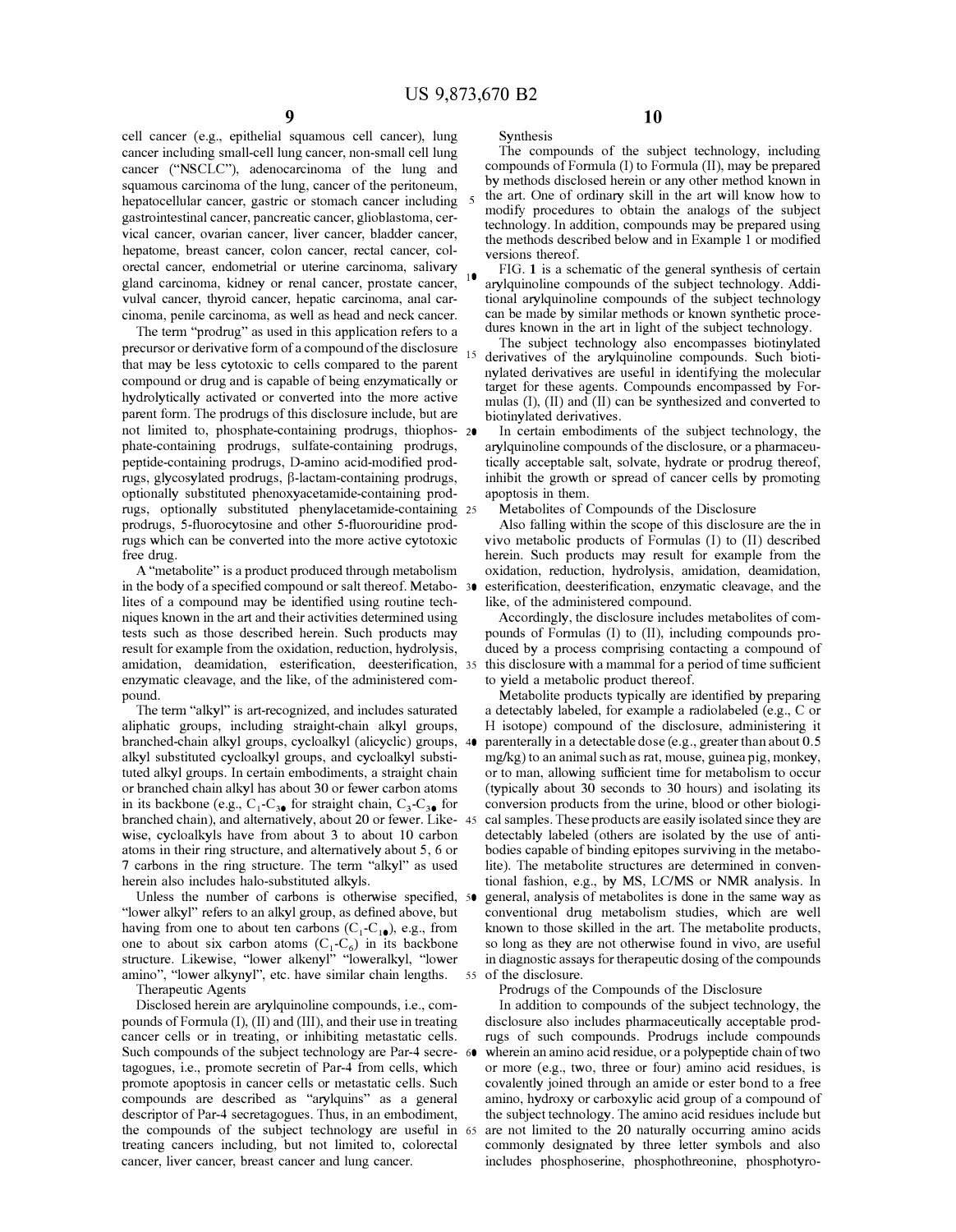sine, 4-hydroxyproline, hydroxyzine, demosine, isodemosine, gamma-carboxyglutamate, hippuric acid, octahydroindole-2-carboxylic acid, statine, 1,2,3,4 tetrahydroisoquinoline-3-carboxylic acid, penicillamine, omithine, 3-methylhistidine, norvaline, beta-alanine, gamma-aminobutyric acid, citrulline, homocysteine, homoserine, methyl-alanine, para-benzoylphenylalanine, phenylglycine, propargylglycine, sarcosine, methionine sulfone and tert-butylglycine.

For additional examples of prodrug derivatives, see, for example, a) Design of Prodrugs, edited by H. Bundgaard, (Elsevier, 1985) and Methods in Enzymology, Vol. 42, p. 309-396, edited by K. Widder, et al. (Academic Press, 1985); b) A Textbook of Drug Design and Development, edited by Krogsgaard-Larsen and H. Bundgaard, Chapter 5 "Design and Application of Prodrugs," by H. Bundgaard p. 113-191 (1991); c) H. Bundgaard, Advanced Drug Delivery Reviews, 8:1-38 (1992); d) H. Bundgaard, et al., Journal of Pharmaceutical Sciences, 77:285 (1988); and e) N. Kakeya, et al., Chem. Pharm. Bull., 32:692 (1984), each of which is spe- 20 cifically incorporated herein by reference.

Pharmaceutical Compositions

The subject technology also encompasses pharmaceutical compositions comprising at least one arylquinoline compounds, e.g., one or more compounds of Formula (I), (II), and/or Formula (III) and/or one or more pharmaceutically acceptable salts thereof, in combination with a pharmaceutical carrier or excipient. In one embodiment of the subject technology, the pharmaceutical compositions comprise an effective amount of at least one such compound. In another embodiment, the pharmaceutical composition comprises one or more compounds of Formula (III), e.g., Arylquin-1, and a pharmaceutically acceptable carrier.

While it may be possible for compounds of the subject technology to be administered as the raw chemical, it is preferable to present them as a pharmaceutical composition. According to a further aspect, the subject technology provides a pharmaceutical composition comprising a compound or mixture of compounds of Formula (I) to Formula (II) or a pharmaceutically acceptable salt, solvate, hydrate, prodrug 40 or metabolite thereof, together with one or more pharmaceutical carrier, excipient or additive and optionally one or more other therapeutic ingredients. The carrier(s) must be "acceptable" in the sense of being compatible with the other ingredients of the formulation and not deleterious to the recipient thereof. The term "pharmaceutically acceptable carrier" includes vehicles and diluents.

To prepare the pharmaceutical compositions, a therapeutically effective amount of one or more of the arylquinoline compounds according to the subject technology may be intimately admixed with a pharmaceutically acceptable carrier according to conventional pharmaceutical compounding techniques to produce a dose. A carrier may take a wide variety of forms depending on the form of preparation desired for administration, e.g., oral, topical or parenteral, 55 including gels, creams ointments, lotions and time released implantable preparations, among numerous others. In preparing pharmaceutical compositions in oral dosage form, any of the usual pharmaceutical media may be used. Thus, for liquid oral preparations such as suspensions, elixirs and 60 solutions, suitable carriers and additives including water, glycols, oils, alcohols, flavoring agents, preservatives, coloring agents and the like may be used. For solid oral preparations such as powders, tablets, capsules, and for solid preparations such as suppositories, suitable carriers and 65 additives including starches, sugar carriers, such as dextrose, mannitol, lactose and related carriers, diluents, granulating

agents, lubricants, binders, disintegrating agents and the like may be used. If desired, the tablets or capsules may be enteric-coated or sustained release by standard techniques.

In one embodiment, the compositions are prepared with carriers that will protect the active compound(s) against rapid elimination from the body, such as a controlled release formulation, including implants and microencapsulated delivery systems. Biodegradable, biocompatible polymers can be used, such as ethylene vinyl acetate, polyanhydrides, <sup>10</sup>polyglycolic acid, collagen, polyorthoesters, and polylactic acid. Methods for preparation of such formulations will be apparent to those skilled in the art.

The pharmaceutically acceptable carrier may take a wide variety of forms, depending on the route desired for administration, for example, oral or parenteral (including intravenous). Carriers such as starches, sugars, microcrystalline cellulose, diluents, granulating agents, lubricants, binders and disintegrating agents may be used in the case of oral solid preparations such as powders, capsules and caplets, with the solid oral preparation being preferred over the liquid preparations. Preferred solid oral preparations are tablets or capsules, because of their ease of administration. If desired, tablets may be coated by standard aqueous or 25 nonaqueous techniques. Oral and parenteral sustained release dosage forms may also be used.

Liposomal suspensions may also be pharmaceutically acceptable carriers. These may be prepared according to methods known to those skilled in the art. For example, liposomal formulations may be prepared by dissolving appropriate lipid(s) in an inorganic solvent that is then evaporated, leaving behind a thin film of dried lipid on the surface of the container. An aqueous solution of the active compound is then introduced into the container. The container is then swirled by hand to free lipid material from the sides of the container and to disperse lipid aggregates, thereby forming the liposomal suspension. Other methods of preparation well known by those of ordinary skill may also be used in this aspect of the subject technology.

In an embodiment, the composition of the subject technology enables sustained, continuous delivery of a compound of Formula (I) to Formula (II) or a pharmaceutically acceptable salt, solvate, hydrate, prodrug or metabolite thereof, to tissues adjacent to or distant from an administration site. The biologically-active agent is capable of providing a local or systemic biological, physiological or therapeutic effect. For example, a compound of Formula (I) to Formula (II) or a pharmaceutically acceptable salt, solvate, hydrate, prodrug or metabolite thereof, may act to kill cancer cells, or cancer stem cells or to control or suppress tumor growth or metastasis, among other functions.

Formulations and Dosages for Administration

Pharmaceutical formulations based upon arylquinoline compounds of the subject technology comprise at least one of the compounds of Formula (I) to Formula (III) or a pharmaceutically acceptable salt, solvate, hydrate, prodrug or metabolite thereof, in a therapeutically effective amount for treating neoplasia, cancer and other diseases and conditions that may benefit from induced Par-4 secretion, optionally in combination with a pharmaceutically acceptable additive, carrier and/or excipient. One of ordinary skill in the art will recognize that a therapeutically effective amount of one of more compounds according to the subject technology will vary with the condition to be treated, its severity, the treatment regimen to be employed, the pharmacokinetics of the agent used, as well as the patient (animal or human) treated.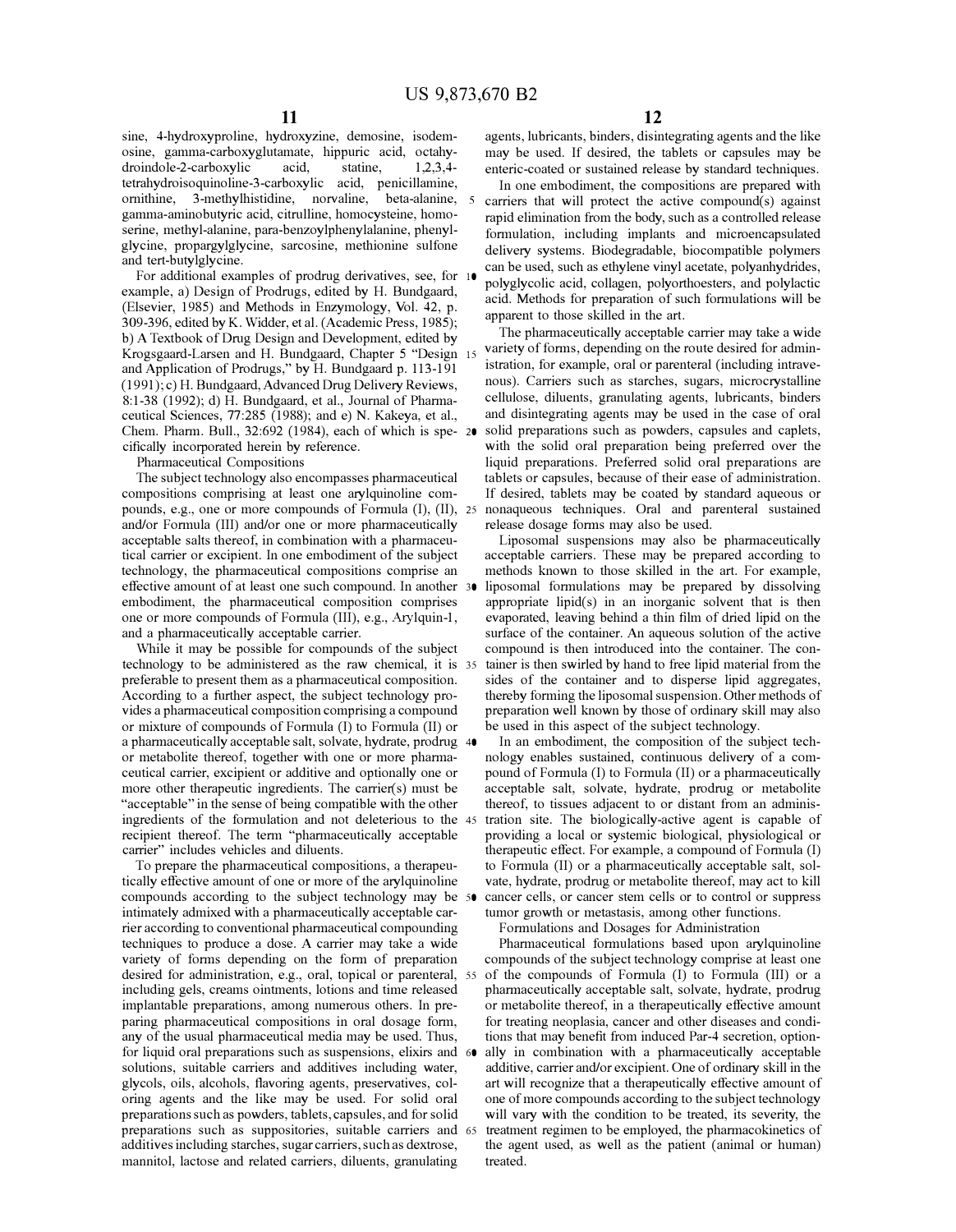Exemplary formulations are well known to those skilled in the art, and general methods for preparing them are found in any standard pharmacy school textbook, for example, Remington: THE SCIENCE AND PRACTICE OF PHAR-MACY, 21st Ed., Lippincott. The formulations of the subject 5 technology may conveniently be presented in unit dosage form and may be prepared by any of the methods well known in the art of pharmacy. All methods include the step of bringing into association a compound or a pharmaceuti-<br>
patient. The routineer also will take advantage of favorable cally acceptable salt or solvate thereof ("active ingredient") 10 with the carrier which constitutes one or more accessory ingredients. In general, the formulations are prepared by uniformly and intimately bringing into association the active ingredient with liquid carriers or finely divided solid carriers or both and then, if necessary, shaping the product into the desired formulation. Oral formulations are well known to those skilled in the art, and general methods for preparing them are found in any standard pharmacy school textbook, for example, Remington: THE SCIENCE AND PRACTICE OF PHARMACY, 21st Ed., the entire disclosure of which is incorporated herein by reference.

The concentration of active compound of the subject technology, i.e., at least one of the compounds of Formula (I) to Formula (III) or a pharmaceutically acceptable salt, of the condition to be treated and the route of administration. solvate, hydrate, prodrug or metabolite thereof, in the drug 25 composition will depend on absorption, distribution, inactivation, and excretion rates of the drug as well as other factors known to those of skill in the art. It is to be noted that dosage values will also vary with the severity of the condition to be alleviated. The composition may be administered 30 at once, or may be divided into a number of smaller doses to be administered at varying intervals of time.

Oral compositions will generally include an inert diluent or an edible carrier. They may be enclosed in gelatincapsules or compressed into tablets. For the purpose of oral therapeutic administration, the active compound or its prodrug derivative can be incorporated with excipients and used in the form of tablets, troches, or capsules. Pharmaceutically compatible binding agents, and/or adjuvant materials can be included as part of the composition.

The tablets, pills, capsules, troches and the like can contain any of the following non-limiting ingredients, or compounds of a similar nature: a binder such as microcrystalline cellulose, gum tragacanth or gelatin; an excipient such as starch or lactose, a dispersing agent such as alginic 45 response. acid or corn starch; a lubricant such as magnesium stearate; a glidant such as colloidal silicon dioxide; a sweetening agent such as sucrose or saccharin; or a flavoring agent such as peppermint, methyl salicylate, or fruit flavoring. When the dosage unit form is a capsule, it can contain, in addition 50 to any of the above, a liquid carrier such as fatty oil. In addition, dosage unit forms can contain various other materials which modify the physical form of the dosage unit, for example, coatings of sugar, shellac, or enteric agents.

The tablets, for example, may optionally be coated or 55 scored and may be formulated so as to provide sustained, delayed or controlled release of the active ingredient therein. Oral and parenteral sustained release drug delivery systems are well known to those skilled in the art, and general methods of achieving sustained release of orally or parent- 60 erally administered drugs are found, for example, in Remington: The Science and Practice of Pharmacy, 21st Ed.

The active compound may also be administered as a component of an elixir, suspension, syrup, wafer or the like. Syrup may contain, in addition to the active compounds, 65 sucrose or fructose as a sweetening agent and certain preservatives, dyes and colorings and flavors.

In certain embodiments of the subject technology, the arylquinoline compounds are formulated as admixture with a pharmaceutically acceptable carrier, excipient or additive. In certain pharmaceutical dosage forms, the pro-drug form of the compounds may be preferred. One of ordinary skill in the art will recognize how to readily modify the present compounds to pro-drug forms to facilitate delivery of active compounds to a targeted site within the host organism or pharmacokinetic parameters of the pro-drug forms, where applicable, in delivering the present compounds to a targeted site within the host organism or patient to maximize the intended effect of the compound.

Pharmaceutical compositions containing any of the compounds of Formula (I) to Formula (III) or a pharmaceutically acceptable salt, solvate, hydrate, prodrug or metabolite thereof, may be conveniently presented in unit dosage form and prepared by any of the methods well known in the art of pharmacy. Preferred unit dosage formulations are those 20 containing an effective dose, or an appropriate fraction thereof, of the active ingredient, or a pharmaceutically acceptable salt thereof. The magnitude of a prophylactic or therapeutic dose typically varies with the nature and severity The dose, and perhaps the dose frequency, will also vary according to the age, body weight and response of the individual patient. In general, the total daily dose (in single or divided doses) ranges from about 0.0001 mg per day to about 2 mg per day, or about 0.1 mg per day to about 100 mg per day, or about 10 mg per day to about 1000 mg per day, or from about 100 mg per day to about 10000 mg per day, or from about 5 mg per day to about 100 mg per day, to about 50 mg per day or to about 250 mg per day. In some embodiments, the total daily dose may range from about 1 mg per day to about 50 mg per day, or about 10 mg per day to about 500 mg per day. It is further recommended that children, patients over 65 years old, and those with impaired renal or hepatic function, initially receive low doses, and that the dosage be titrated based on individual responses and/or blood levels. It may be necessary to use dosages outside these ranges in some cases, as will be apparent to those in the art. Further, it is noted that the clinician or treating physician knows how and when to interrupt, adjust or terminate therapy in conjunction with individual patient's

Alternatively, the maximum safe starting dose of the compounds of the subject technology for use in initial clinical trials in adults may be determined by following, for example, the FDA guidelines for estimating maximum safe dosage. These guidelines provide guidance for using the dosages used in animal studies to extrapolate safe dosage for use in human trials. See Guidance for Industry, Estimating the Maximum Safe Starting Dose in Initial Clinical Trials for Therapeutics in Adult Healthy Volunteers, Food and Drug Administration, Center for Drug Evaluation and Research (CDER), July 2005.

In an embodiment, the amount of compound included within therapeutically effective formulations of the subject technology is an effective amount for treating cancer or cancer metastasis by promoting apoptosis in the cancer cells. In general, a therapeutically effective amount of the present preferred compound in dosage form usually ranges from slightly less than about 0.0001 mg/kg to about 0.003 mg/kg or about 0.0025 mg/kg to about 2.5 g/kg, and in certain embodiments about 0.025 mg/kg to about 5 mg/kg or about 0.25 mg/kg to about 100 mg/kg or about 2.5 mg/kg to about 250 mg/kg or about 25 mg/kg to about 500 mg/kg or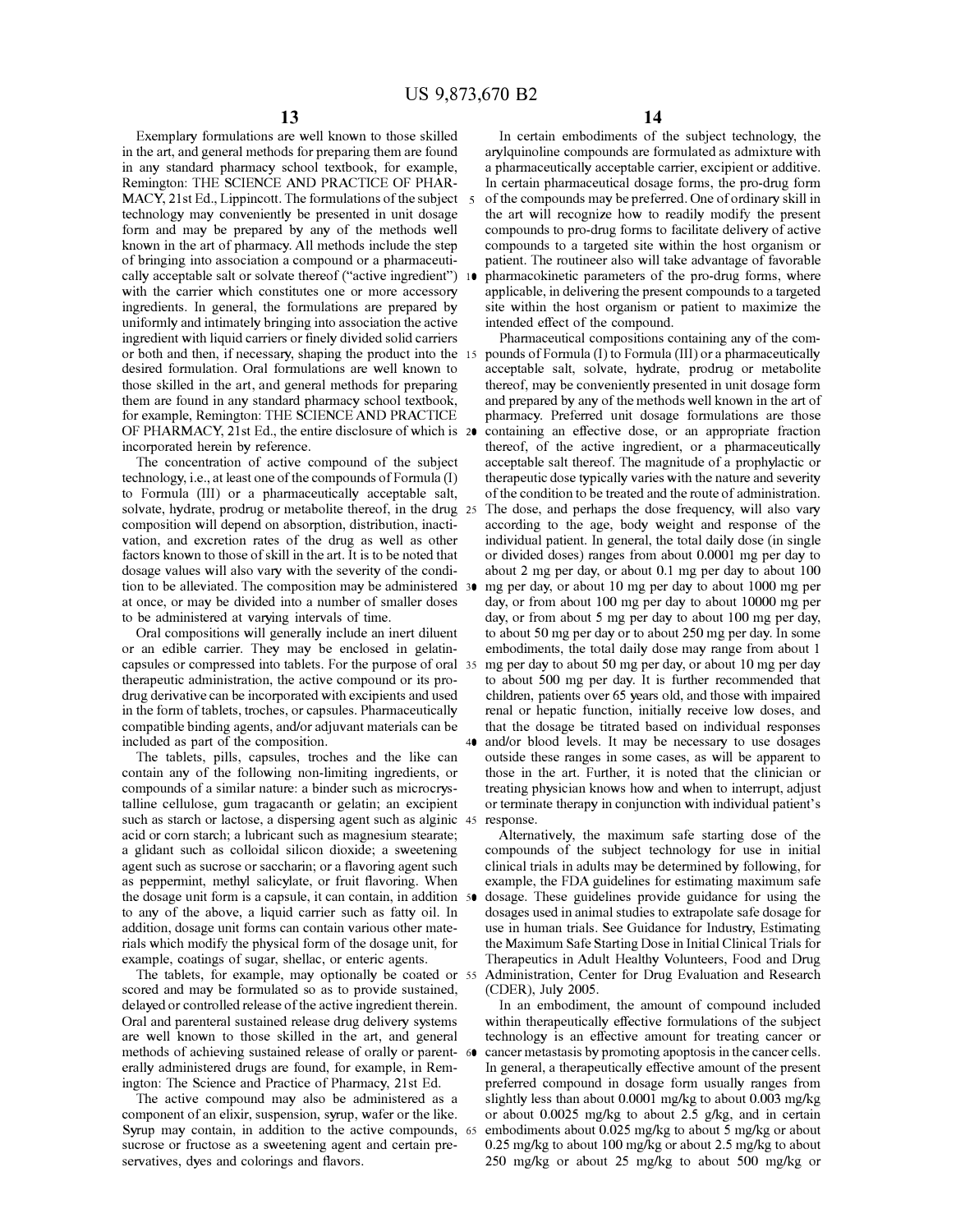considerably more, depending upon the compound used, the condition being treated and the route of administration, although exceptions to this dosage range may be contemplated by the subject technology. In some embodiments, arylquinoline compounds of the subject technology are 5 administered in amounts ranging from about 0.0001 mg/kg to about 1000 mg/kg.

The active compound of the subject technology, i.e., at least one of the compounds of Formula (I), (II), or (II) or a pharmaceutically acceptable salt, solvate, hydrate, prodrug 10 or metabolite thereof, is included in the pharmaceutically acceptable carrier or diluent in an amount sufficient to deliver to a patient a therapeutically effective amount for the desired indication, without causing serious toxic effects in the patient treated.

In certain embodiments, the active compound is conveniently administered in any suitable unit dosage form, including but not limited to one containing 1 to 3000 mg, preferably 5 to 500 mg of active ingredient per unit dosage form. An oral dosage of 10-250 mg is usually convenient. 20 patient.

The actual dosage amount of a composition of the subject technology administered to a patient or subject can be determined by physical and physiological factors such as body weight, severity of condition, the type of disease being treated, previous or concurrent therapeutic interventions, 25 idiopathy of the patient and on the route of administration. The practitioner responsible for administration will, in any event, determine the concentration of active ingredient(s) in a composition and appropriate dose(s) for the individual For example, the subject technology contemplates methsubject. 30 ods of treating various cancers and complications thereof.

In certain embodiments, pharmaceutical compositions may comprise, for example, at least about 0.1 % of an active compound, i.e., at least one of the compounds of Formula (I), (II), (III) or a pharmaceutically acceptable salt, solvate, hydrate, prodrug or metabolite thereof. In other embodi- 35 ments, the active compound may comprise between about 1 % to about 75% of the weight of the unit, or between about 5% to about 50%, for example, and any range derivable therein. In other non-limiting examples, a dose may also comprise about 0.001 microgram/kg/body weight to about 5 40 microgram/kg/body weight, or about 1 microgram/kg/body weight to about 50 microgram/kg/body weight, or about 20 milligram/kg/body weight to about 150 milligram/kg/body weight, or about 100 milligram/kg/body weight to about 300 milligram/kg/body weight, or about 200 milligram/kg/body 45 weight to about 1000 milligram/kg/body weight or more per administration, and any range derivable therein. In nonlimiting examples of a derivable range from the numbers listed herein, a range of about 1 microgram/kg/body weight to about 50 milligram/kg/body weight, or from about 20 50 microgram/kg/body weight to about 500 milligram/kg/body weight, etc., can be administered.

Route of Administration

In accordance with the methods of the subject technology, the described arylquinoline compounds of the subject tech- 55 nology or a pharmaceutically acceptable salt, solvate, hydrate or prodrug thereof, may be administered to a subject in a variety of forms depending on the selected route of administration, as will be understood by those skilled in the art. The active compound of the disclosure may be admin- 60 istered, for example, by oral, parenteral (including subcutaneous, intradermal, intramuscular, intravenous, intraperitoneal, intratumoral and intraarticular, intratumoral, transepithelial, nasal, intrapulmonary, intrathecal), buccal, sublingual, nasal, rectal, topical (including dermal, buccal, 65 sublingual and intraocular), or transdermal administration as well as those for administration by inhalation. Parenteral

administration includes intravenous, intraperitoneal, subcutaneous, intramuscular, intratumoral, transepithelial, nasal, intrapulmonary, intrathecal, rectal and topical modes of administration. Parenteral administration may be by continuous infusion over a selected period of time

Alternatively, the compounds of this disclosure may be incorporated into formulations for any route of administration including for example, oral, topical and parenteral including intravenous, intramuscular, eye or ocular, intraperitoneal, intrabuccal, transdermal and in suppository form. Of course, one of ordinary skill in the art may modify the formulations within the teachings of the specification to provide numerous formulations for a particular route of administration without rendering the pharmaceutical compositions unstable or compromising their therapeutic activity. It is also well within the mutineer's skill to modify the route of administration and dosage regimen of a particular compound in order to manage the pharmacokinetics of the present compounds for maximum beneficial effect to the

#### Methods of Treatment

In an embodiment, the subject technology is directed to methods for treating cancer or treating and/or inhibiting cancer metastasis in a subject comprising administering to the subject an effective amount of a compound or composition of one or more compounds of Formula (I), (II), and/or Formula (III) and/or one or more pharmaceutically acceptable salt, solvate, hydrate, prodrug or metabolite thereof.

More particularly, the subject technology relates to methods for inhibiting the growth of benign and malignant cancer, including a malignant tumor or cancer comprising exposing the tumor to an inhibitory or therapeutically effective amount or concentration of at least one arylquinoline compound or pharmaceutically acceptable salts or pharmaceutically acceptable composition thereof. Treatment of internal malignancies such as eye or ocular cancer, rectal cancer, colon cancer, cervical cancer, prostate cancer, breast cancer, liver cancer and bladder cancer, and age-related cancer among numerous others are contemplated by the subject technology.

Accordingly, the compounds and/or compositions of the subject technology are useful for treating animals, and in particular, mammals, including humans, as patients. Thus, humans and other animals, and in particular, mammals, suffering from cancer can be treated by administering to the patient an effective amount of one or more of the arylquinoline compounds according to the subject technology, or its derivative or a pharmaceutically acceptable salt thereof, optionally in a pharmaceutically acceptable carrier or diluent, either alone, or in combination with other known pharmaceutical agents ( depending upon the disease to be treated). Treatment according to the subject technology can also be by administration of the compounds and/or compositions of the subject technology in conjunction with other conventional cancer therapies, such as radiation treatment or surgery or administration of other anti-cancer agents.

In certain embodiments, the subject technology can find application in the treatment of any disease for which delivery of a therapeutic arylquinoline compound or a pharmaceutically acceptable salt, solvate, hydrate, prodrug or metabolite thereof to a cell or tissue of a subject is believed to be of therapeutic benefit. Examples of such diseases include hyperproliferative diseases and quiescent malignant diseases. In particular embodiments, the disease is a hyperproliferative disease, such as cancer of solid tissues or blood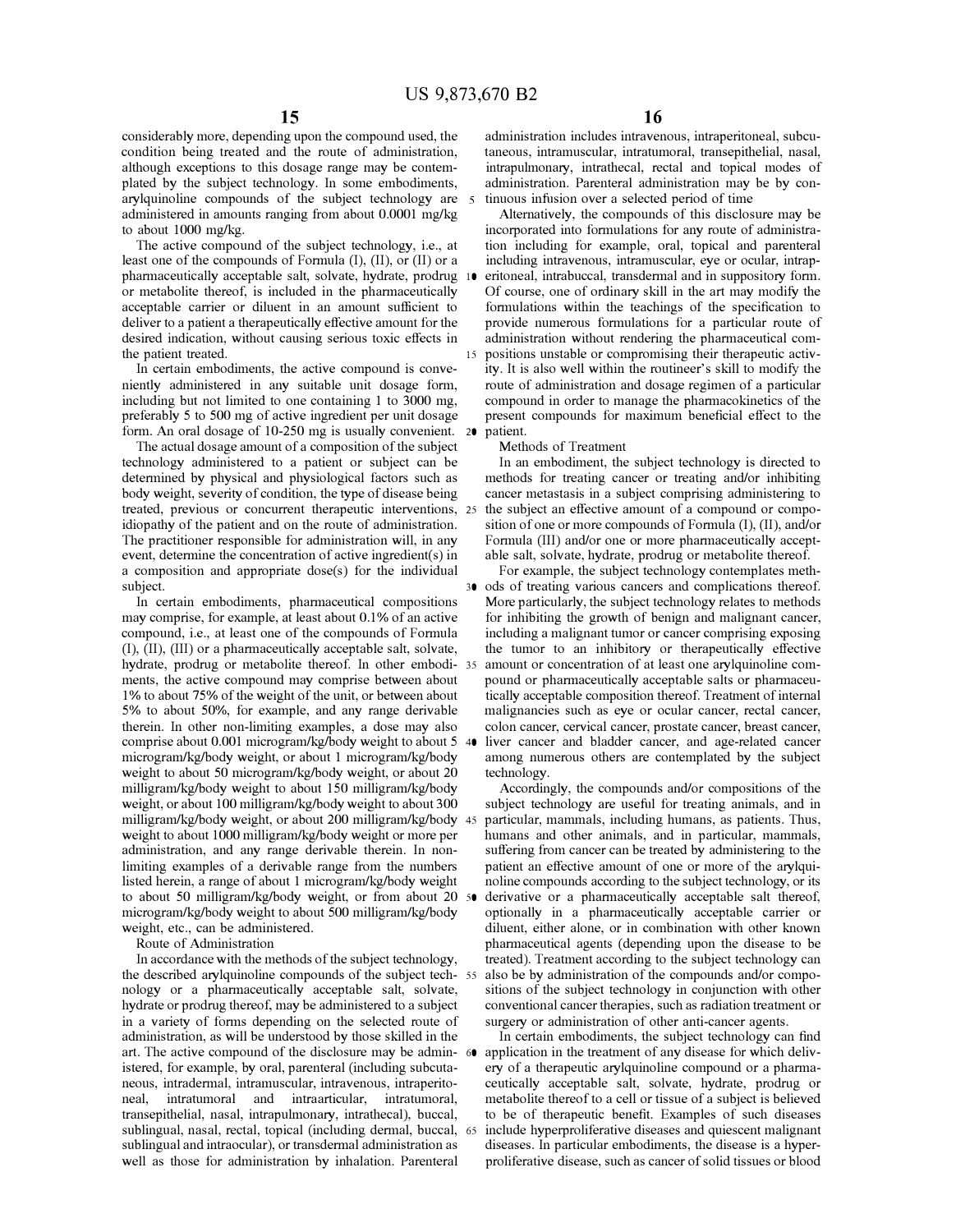cells. Quiescent malignant diseases that can be treated by an arylquinoline compound of the subject technology or a pharmaceutically acceptable salt, solvate, hydrate, prodrug or metabolite thereof include, for example, chronic lymphocytic leukemia.

For example, a compound or composition of an arylquinoline compound of the subject technology or a pharmaceutically acceptable salt, solvate, hydrate, prodrug or metabolite thereof can be administered to treat a hyperproliferative disease. The hyperproliferative disease may be 10 cancer, leiomyomas, adenomas, lipomas, hemangiomas, fibromas, pre-neoplastic lesions (such as adenomatous hyperplasia and prostatic intraepithelial neoplasia), carcinoma in situ, oral hairy leukoplakia, or psoriasis, for example.

The cancer may be a solid tumor, metastatic cancer, or non-metastatic cancer. In certain embodiments, the cancer may originate in the bladder, blood, bone, bone marrow, brain, breast, colon, esophagus, duodenum, small intestine, lung, nasopharynx, neck, ovary, prostate, skin, stomach, testis, tongue, or uterus. In certain embodiments, the cancer is ovarian cancer. In particular aspects, the cancer may be a chemo-resistant cancer, i.e., refractive forms of cancer, such as taxane-resistant or cisplatin resistant cancer.

In another aspect, the subject technology provides a method for promoting secretin of Par-4 in a cell by contacting the cell with an effective amount of an arylquinoline compound of the subject technology. In another aspect, there is provided a method for promoting apoptosis in a cancer 30 cell by contacting the cell with an effective amount of an arylquinoline compound of the subject technology.

Combination Therapy

The active compounds of the subject technology, i.e., one or more compounds of Formula (I) to (III) and/or one or 35 more pharmaceutically acceptable salt, solvate, hydrate, prodrug or metabolite thereof can also be mixed with other active materials that do not impair the desired action, or with materials that supplement the desired action, such as chemotherapeutic agents, NF-KB inhibitors, other anticancer 40 agents, and in certain instances depending upon the desired therapy or target, antibiotics, antifungals, antinflammatories, antiviral compounds or other agents having a distinct pharmacological effect.

The methods and compositions of the subject technology 45 further provide combination therapies which can enhance the therapeutic or protective effect of the compounds of the subject technology, and/or increase the therapeutic effect of another anti-cancer. Therapeutic and prophylactic methods and compositions can be provided in a combined amount 50 effective to achieve the desired effect, such as the killing of a cancer cell and/or the inhibition of cancer metastasis. This process may involve contacting the cells with, for example, or an inhibitor of gene expression, as a second therapy. A tissue, tumor, or cell can be contacted with the compounds or compositions of the subject technology and one or more additional anti-cancer treatment. For example, an additional anticancer treatment may include a chemotherapeutic agent, an NF-KB inhibitor, an anti-hormonal agent, radiotherapy, surgical therapy, or immunotherapy.

Examples of chemotherapeutic agents include alkylating agents such as thiotepa and cyclosphosphamide; alkyl sulfonates such as busulfan, improsulfan and piposulfan; aziridines such as benzodopa, carboquone, meturedopa, and uredopa; ethylenimines and methylamelamines including altretamine, triethy lenemelamine, triety lenephosphoramide,

18

triethiylenethiophosphoramide and trimethylolomelamine; acetogenins (especially bullatacin and bullatacinone); a camptothecin (including the synthetic analogue topotecan); bryostatin; callystatin; CC-1065 (including its adozelesin, carzelesin and bizelesin synthetic analogues); cryptophycins 5. (particularly cryptophycin 1 and cryptophycin 8); dolastatin; duocarmycin (including the synthetic analogues, KW-2189 and CBI-TMI); eleutherobin; pancratistatin; a sarcodictyin; spongistatin; nitrogen mustards such as chlorambucil, chlomaphazine, cholophosphamide, estramustine, ifosfamide, mechlorethamine, mechlorethamine oxide hydrochloride, melphalan, novembichin, phenesterine, prednimustine, trofosfamide, uracil mustard; nitrosureas such as carmustine, chlorozotocin, fotemustine, lomustine, nimustine, and ran-15 inmustine; antibiotics such as the enediyne antibiotics (e.g., calicheamicin, especially calicheamicin gammall and calicheamicin omegall; dynemicin, including dynemicin A; bisphosphonates, such as clodronate; an esperamicin; as well as neocarzinostatin chromophore and related chrolarge intestine, colon, rectum, anus, gum, head, kidney, liver, 20 moprotein enediyne antiobiotic chromophores, aclacinomysins, actinomycin, authramycin, azaserine, bleomycins, cactinomycin, carabicin, carminomycin, carzinophilin, chromomycinis, dactinomycin, daunorubicin, detorubicin, 6-diazo-5-oxo-L-norleucine, doxorubicin (including mor-25 pholino-doxorubicin, cyanomorpholino-doxorubicin, 2-pyrrolino-doxorubicin and deoxy doxorubicin), epirubicin, esorubicin, idarubicin, marcellomycin, mitomycins such as mitomycin C, mycophenolic acid, nogalamycin, olivomycins, peplomycin, potfiromycin, puromycin, quelamycin, rodorubicin, streptonigrin, streptozocin, tubercidin, ubenimex, zinostatin, zorubicin; anti-metabolites such as methotrexate and 5-fluorouracil (5-FU); folic acid analogues such as denopterin, methotrexate, pteropterin, trimetrexate; purine analogues such as fludarabine, 6-mercaptopurine, thiamiprine, thioguanine; pyrimidine analogues such as ancitabine, azacitidine, 6-azauridine, carmofur, cytarabine, dideoxyuridine, doxifluridine, enocitabine, floxuridine; androgens such as calusterone, dromostanolone propionate, epitiostanol, mepitiostane, testolactone; anti-adrenals such as aminoglutethimide, mitotane, trilostane; folic acid replenisher such as frolinic acid; aceglatone; aldophosphamide glycoside; aminolevulinic acid; eniluracil; amsacrine; bestrabucil; bisantrene; edatraxate; defofamine; demecolcine; diaziquone; elformithine; elliptinium acetate; an epothilone; etoglucid; gallium nitrate; hydroxyurea; lentinan; lonidainine; maytansinoids such as maytansine and ansamitocins; mitoguazone; mitoxantrone; mopidanmol; nitraerine; pentostatin; phenamet; pirarubicin; losoxantrone; podophyllinic acid; 2-ethylhydrazide; procarbazine; PSK polysaccharide complex); razoxane; rhizoxin; sizofiran; spirogermanium; tenuazonic acid; triaziquone; 2,2',2" trichlorotriethylamine; trichothecenes (especially T-2 toxin, verracurin A, roridin A and anguidine ); urethan; vindesine; a therapeutic nucleic acid, such as a chemotherapeutic agent dacarbazine; mannomustine; mitobronitol; mitolactol; pipobroman; gacytosine; arabinoside ("Ara-C"); cyclophosphamide; thiotepa; taxoids, e.g., paclitaxel and doxetaxel; chlorambucil; gemcitabine; 6-thioguanine; mercaptopurine; methotrexate; platinum coordination complexes such as cisplatin, oxaliplatin and carboplatin; vinblastine; platinum; etoposide (VP-16); ifosfamide; mitoxantrone; vincristine; vinorelbine; novantrone; teniposide; edatrexate; daunomycin; aminopterin; xeloda; ibandronate; irinotecan (e.g., CPT-I 1); topoisomerase inhibitor RFS 2000; difluorometlhylornithine (DMFO); retinoids such as retinoic acid; capecitabine; cisplatin (CDDP), carboplatin, procarbazine, mechlorethamine, cyclophosphamide, camptothecin, ifosfamide, melphalan, chlorambucil, busulfan, nitrosurea, dac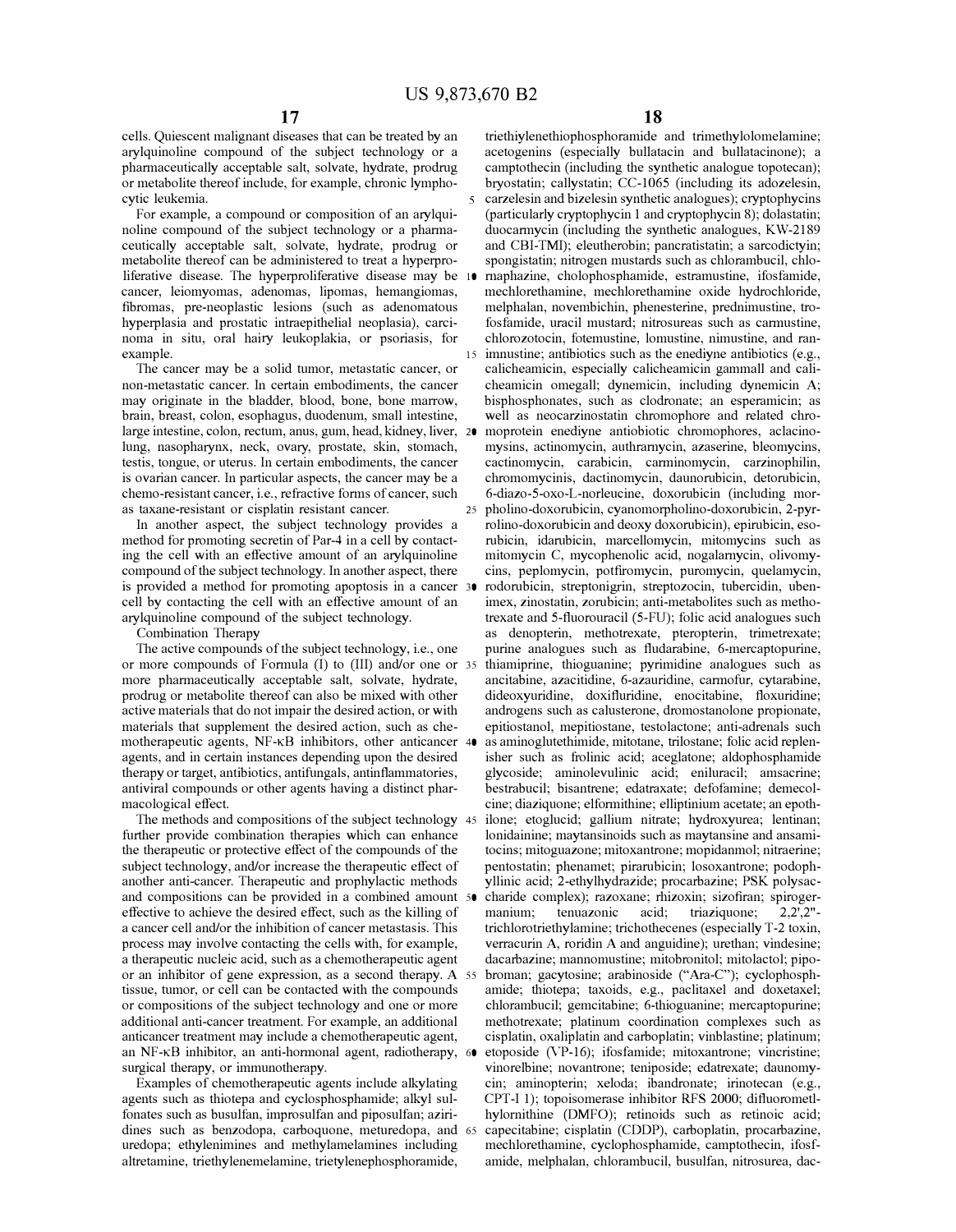5

20

tinomycin, daunorubicin, doxorubicin, bleomycin, plicomycin, mitomycin, etoposide (VP 16), tamoxifen, raloxifene, estrogen receptor binding agents, taxol, paclitaxel, docetaxel, gemcitabien, navelbine, famesyl-protein tansferase inhibitors, transplatinum, 5-fluorouracil, vincristine, vinblastine and methotrexate and pharmaceutically acceptable salts, acids or derivatives of any of the above.

Examples of nf-Kb inhibitors include 9-methylstreptimidone, n-stearoyl phytosphingosine, 2-(1,8-naphthyridin-2 yl)-phenol, 5-aminosalicylic acid, cape (caffeic acid phenethylester), diethylmaleate, ethyl 3,4-dihydroxycinnamate, helenalin, nf-Kb activation inhibitor ii, nfKb activation inhibitor iii, glucocorticoid receptor modulator, cpda, aspirin, ppm-18, pyrrolidinedithiocarbamic acid ammonium salt, rocaglamide, sodium salicylate, andrographolide,  $(\pm)4-15$ hydroxynon-2-enal, ps-1145 dihydrochloride, pioglitazone, sulindac sulfide, isohelenin, diethyldithiocarbamic acid sodium salt trihydrate, curcumin (synthetic), trichodion (which can be purchased, e.g., from Santa Cruz Biothechnology, Inc. Dallas, Tex.).

Also included in the formulations may be anti-hormonal agents that act to regulate or inhibit hormone action on tumors such as anti-estrogens and selective estrogen receptor modulators (SERMs), including, for example, tamoxifen, raloxifene, droloxifene, A-hydroxytamoxifen, trioxifene, 25 keoxifene, LYI 17018, onapristone, and toremifene; aromatase inhibitors that inhibit the enzyme aromatase, which regulates estrogen production in the adrenal glands, such as, for example, 4(5)-imidazoles, aminoglutethimide, megestrol acetate, exemestane, formestanie, fadrozole, vorozole, letro- 30 zole, and anastrozole; and anti-androgens such as flutamide, nilutamide, bicalutamide, leuprolide, and goserelin; as well as troxacitabine (a 1,3-dioxolane nucleoside cytosine analogue); antisense oligonucleotides, particularly those which inhibit expression of genes in signaling pathways implicated 35 in abherant cell proliferation, such as, for example, PKCalpha, Ralf and H-Ras; ribozymes such as a VEGF expression inhibitor and a HER2 expression inhibitor; vaccines such as gene therapy vaccines and pharmaceutically acceptable salts, acids or derivatives of any of the above.  $\overline{40}$  tive for treating the condition and may have a sterile access

In an embodiment, a therapeutic formulation or composition set forth herein, which comprises one or more compounds of Formula (I) to Formula (III) and/or one or more pharmaceutically acceptable salt, solvate, hydrate, prodrug or metabolite thereof, may be administered before, during, 45 after or in various combinations relative to a second anticancer treatment. The administrations may be in intervals ranging from concurrently to minutes to days to weeks. In embodiments where the arylquinoline containing composition is provided to a patient separately from an additional anti-cancer agent, one would generally ensure that a significant period of time did not expire between the time of each delivery, such that the two agents would still be able to exert an advantageously combined effect on the patient. In such instances, it is contemplated that one may provide a patient 55 with the inhibitor of gene expression therapy and the anticancer therapy within about 12 to 24 or 72 h of each other and, more preferably, within about 6-12 h of each other. In some situations it may be desirable to extend the time period for treatment significantly where several days  $(2, 3, 4, 5, 6, 6)$ or 7) to several weeks  $(1, 2, 3, 4, 5, 6, 7$  or 8) lapse between respective administrations.

Within a single day (24-hour period), the patient may be given one or multiple administrations of the agent(s). Moreover, after a course of treatment, it is contemplated that there is a period of time at which no anti-cancer treatment is administered. This time period may last 1, 2, 3, 4, 5, 6, 7

days, and/or 1, 2, 3, 4, 5 weeks, and/or 1, 2, 3, 4, 5, 6, 7, 8, 9, 10, 11, 12 months or more, depending on the condition of the patient, such as their prognosis, strength, health, etc.

Administration of any compound or therapy of the subject technology to a patient will follow general protocols for the administration of such compounds, taking into account the toxicity, if any, of the agents. Therefore, in some embodiments there is a step of monitoring toxicity that is attributable to combination therapy. It is expected that the treatment cycles would be repeated as necessary. It also is contemplated that various standard therapies, as well as radiation and surgical intervention, may be applied in combination with the described therapy.

In specific aspects, it is contemplated that a standard therapy will include chemotherapy, radiotherapy, immunotherapy, surgical therapy or gene therapy and may be employed in combination with the combination therapy described herein.

Articles of Manufacture

In another embodiment of the disclosure, an article of manufacture, or "kit", containing materials useful for the treatment of the diseases and disorders described above is provided. In one embodiment, the kit comprises a container comprising at least one compound of Formula (I)-(III), and/or one or more pharmaceutically acceptable salt, solvate, hydrate, prodrug or metabolite thereof.

The kit may further comprise a label or package-insert on or associated with the container. The term "package insert" is used to refer to instructions customarily included in commercial packages of therapeutic products, that contain information about the indications, usage, dosage, administration, contraindications and/or warnings concerning the use of such therapeutic products. Suitable containers include, for example, bottles, vials, syringes, blister pack, etc. The container may be formed from a variety of materials such as glass or plastic. The container may hold a compound of Formula (I)-(III) or a formulation thereof which is effecport (for example, the container may be an intravenous solution bag or a vial having a stopper pierceable by a hypodermic injection needle). At least one active agent in the composition is a compound of Formula (I)-(III). The label or package insert indicates that the composition is used for treating the condition of choice, such as cancer.

In an embodiment, the kit includes two separate pharmaceutical compositions: one containing a compound of the subject technology, and a second pharmaceutical compound. In another embodiment, an assay or diagnostic kit includes a labeled compound of the subject technology and one or more reagents necessary for detecting the labeled compound upon binding to its target in-vivo or in-vitro. In a related embodiment, the kit includes a package insert that describes the steps necessary for carrying out the detection assay.

In another embodiment, a kit of the disclosure further comprises a needle or syringe, preferably packaged in sterile form, for injecting the composition, and/or a packaged alcohol pad. Instructions are optionally included for administration of arylquinoline compounds by a clinician or by the patient.

Diagnostic Methods and Diagnostic Probes

Another aspect of the subject technology provides compounds having general formulas (I)-(III) with a linker moiety (hydrophobic linkers, hydrophilic linkers, photo-cleavable linkers, redox reaction-cleavable linkers), wherein the linker moiety is covalently bonded to a label molecule (a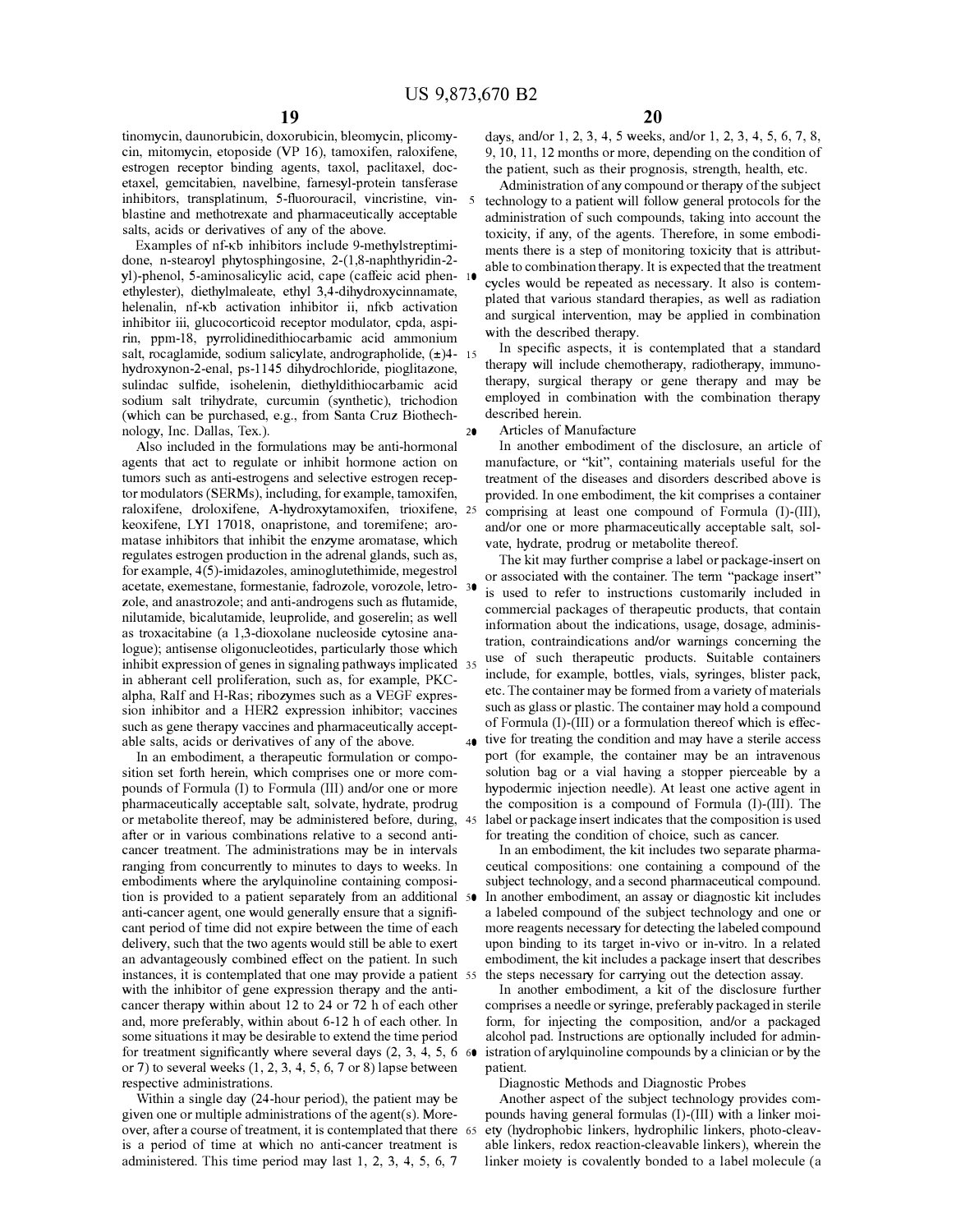label could be a fluorophor, biotin, different polymer beads and different reactive groups). An exemplary biotinylated analog is depicted in FIG. 1.

The compounds of the subject technology when biotinylated provide suitable means for non-radioactive detection of target molecules that may play a role in apoptosis induction in cells. Therefore, another aspect of the subject technology relates to the use of biotinylated arylquinoline compounds as a diagnostic reagent for detecting or monitoring the presence or levels of vimentin in a complex 10 protein sample. A complex protein sample contains multiple proteins, and may additionally contain other contaminants. Non-limiting examples of a complex protein sample include tumor tissues, biopsy, serum and cell extracts.

In one embodiment, the subject technology relates to a 15 method of detecting, monitoring or analyzing the levels of vimentin in a complex protein sample, said method comprising adding a labeled compound of Formula (I)-(III) to said complex protein mixture under conditions whereby said labeled compound covalently conjugates to vimentin; iso- 20 lating the conjugated vimentin by a suitable affinity-based separation method, removing unbound proteins, detecting the level of vimentin following the separation. In a related embodiment, the detection can be accomplished by measuring a fluorescence signal emitted from the compound of 25 Formula (I)-(III). In another related embodiment, the detection can be accomplished by measuring a fluorescence signal emitted from a label bound via a linker to the compound of Formula (I)-(III). The detection step can also be accomplished using various analytical procedures that known to 30 the artisan for separating and analyzing complex protein mixtures. These analytical procedures include chromatographic methods such as HPLC, FPLC, ion exchange, size exclusion, mass spectrometry, and the like.

The linker moiety that can be used to attach a detectable 35 label to the compounds of the subject technology can be any of the linkers shown in FIG. 1. Alternatively, the linker moiety comprises a repeating alkyleneoxy structure (polyethylene glycols, or "PEG"). Thus, one of skill in the art can select the linker moiety of the compounds of the subject 40 technology in order to provide additional specificity of them for vimentin.

In an embodiment, it is desirable to have a detectable label associated with a compound of the subject technology to allow the compound-vimentin complex to be captured and 45 washed free of other components of the reaction mixture. The label will generally be under about 1 kDa. Biotin is a conventional label or ligand, particularly analogs such as dethiobiotin and deiminobiotin, which can be readily displaced from streptavidin by biotin. However, any small 50 molecule will suffice that can be captured and released under convenient conditions.

Affinity purification of biological molecules, for example proteins, is known in the art and allows the purification of molecules by exploiting the binding affinity of the target 55 molecule for a molecular binding partner. Examples of affinity purification methods are fusion tag protein purification, avidin-biotin system, pull-down assay and the like.

Drug Screening Assays

In another aspect, the subject technology provides assays 60 for screening test compounds that interfere with vimentin binding to PAR-4 or which cause release of vimentin-bound PAR-4. In a typical assay, cells, such as HEL cells, are seeded onto an appropriate support, such as 60-mm plates containing supplemented growth medium (e.g., supple- 65 mented with 0.1% serum) at a desired confluency, such as 40-70% confluency, and treated with the test compound

22

( e.g., 500 nM) or control vehicle. The cells are allowed to grow for a period of time, such as 24 hours, after which the conditioned medium (CM) is concentrated (e.g., concentrated  $30 \times$  to 100 µl using Millipore tubes (Amicon Ultra centrifugal filters, Ultracel-10K) by 15 min centrifugation at 4500 rpm). The concentrated CM is then subjected to co-immunoprecipitation using detectably labeled PAR-4 and vimentin antibodies in the presence of various concentrations of purified PAR-4 and the precipitated proteins are resolved by SDS-PAGE and analyzed by Western blot analysis. The amount of immunoprecipitated PAR-4-vimentin complex is compared to that of control samples. For example, chemiluminescent signals may be quantified in the BIO-RAD Molecular Imager ChemiDoc XRS+Imaging system using Quantity One software. Induction of Par-4 secretion by the test drug (e.g.,  $500$  nM), as judged by this Western blot analysis procedure, will indicate dissociation of Par-4 from vimentin. Additionally, experiments can be undertaken to determine whether the test compound disrupts the interaction between vimentin and Par-4 using any test drug that shows elevated secretion of Par-4 by Western blot analysis or other such assay. For such experiments, cells may be treated with the test drug (e.g., 500 nM) or vehicle for an appropriate period of time, such as 24 hours, and then cell lysates are prepared and subjected to immunoprecipitation using an appropriate amount of a Par-4 antibody, vimentin antibody or control IgG antibody by using any standard immunoprecipitation procedure. Following immunosuppression, the complexes are resolved, preferably by Western blot analysis as described above. If the drug inhibits the binding of Par-4 to vimentin, it will be reflected in the lack of co-immunoprecipitation of Par-4 with the vimentin antibody, and co-immunoprecipitation of vimentin with the Par-4 antibody.

#### EXAMPLES

The following examples are intended to further illustrate certain preferred embodiments of the disclosure and are not limiting in nature. Those skilled in the art will recognize, or be able to ascertain, using no more than routine experimentation, numerous equivalents to the specific substances and procedures described herein.

Materials and Methods

The following materials and methods were used for the experiments described herein.

Chemistry: Nutlin-3a, an inhibitor of MDM2 that is reported to bind directly to MDM2, release, stabilize and activate p53, was acquired from Cayman Chemical Company. Brefeldin A, N-benzyloxycarbonyl-Val-Ala-Asp(O-Me) fluoromethyl ketone (zVAD-fmk) and other chemicals were purchased from Sigma Aldrich or Fisher Scientific or were synthesized according to literature procedures. The synthesis of Arylquin 1, which utilized 4-(N,N-dimethylamino )-2-aminobenzaldehyde in a Friedlander condensation with 2-fluorophenylacetontrile (see Zhang, W., et al. *ACS Chem Biol* 8, 796-803 (2013)), and other heterocyclic families is described in the synthesis section below. The condensation of 2-amino-4-(N,N-dimethylamino )benzaldehyde with 2-(2-fluorophenyl)acetyl chloride secured 7-(dimethylamino)-3-(2-fluorophenyl)quinolin-2(1H)-one, and treatment with Lawesson's reagent (see Goswami, A., et al. *Cancer Res* 68, 6190-6198 (2008)) provided 7-(dimethylamino)-3-(2-fluorophenyl)quinoline-2(1H)-thione. S-alkylation of this intermediate with (+)-biotinyl-iodoacetamidyl-3,6-dioxaoctanediamine led to biotinylated Arylquin 9 (see the synthesis section below). Solvents were used from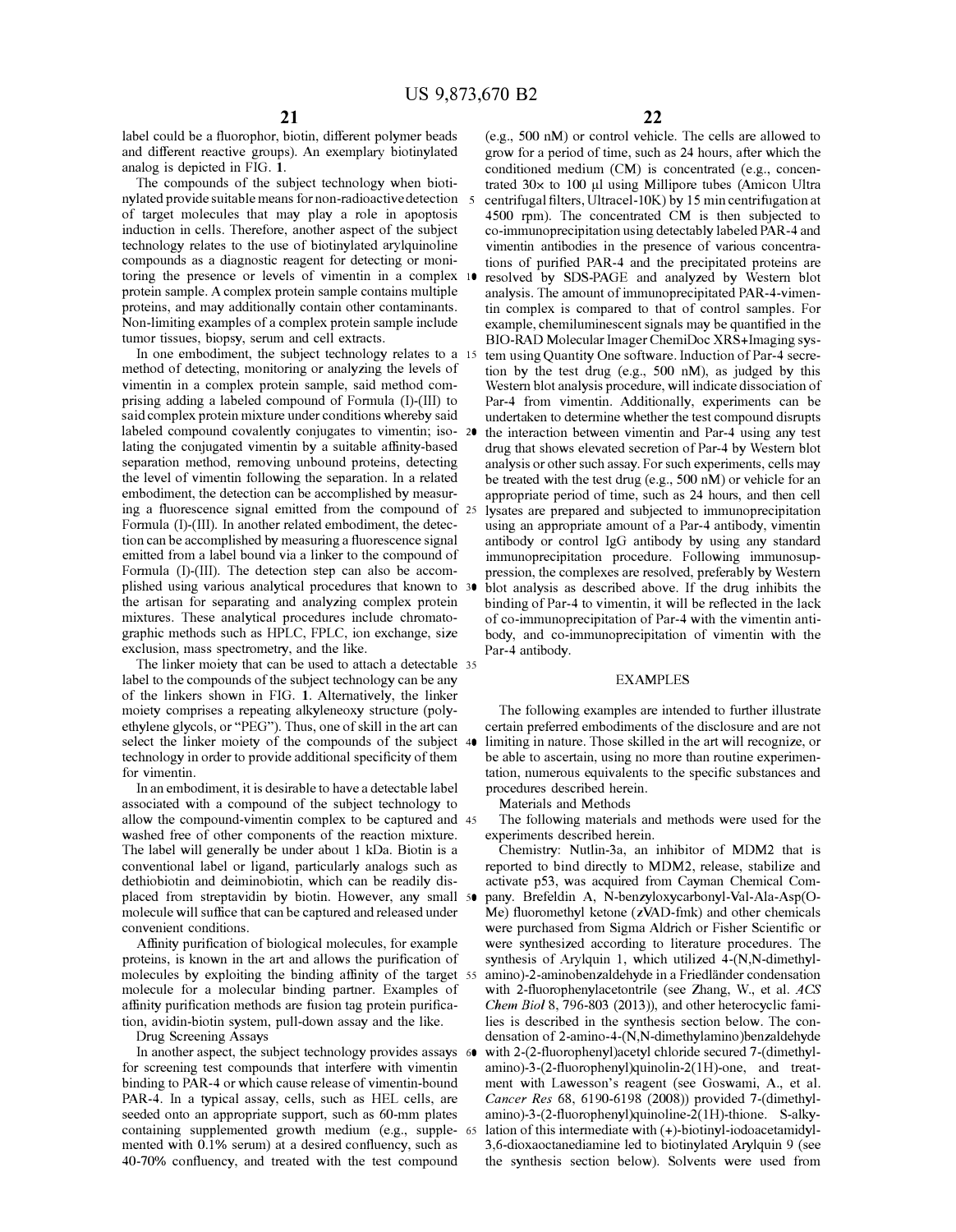commercial vendors without further purification unless otherwise noted. Nuclear magnetic resonance spectra were determined on a Varian instrument (<sup>1</sup>H, 400 MHz; <sup>13</sup>C, 100 Mz). High resolution electrospray ionization (ESI) mass spectra were recorded on a LTQ-Orbitrap Velos mass spec- 5 trometer (Thermo Fisher Scientific, Waltham, Mass., USA). The FT resolution was set at 100,000 (at 400 m/z). Samples were introduced through direct infusion using a syringe pump with a flow rate of 5 µL/min. MALDI mass spectra were obtained on a Bruker Utraflexstreme time-of-flight 10 mass spectrometer (Billerica, Mass.), using DHB (2,5-dihydroxybenzoic acid) matrix. Purity of compounds was established by combustion analyses by Atlantic Microlabs, Inc., Norcross, Ga. Compounds were chromatographed on preparative layer Merck silica gel F254 unless otherwise indi- 15 cated.

Cells and plasmids: Human lung cancer cells H1299, HOP92, A549, H460, mouse lung cancer cells LLCl, human prostate cancer cells LNCaP, DU145, PC-3, and primary human lung fibroblast cells HEL and epithelial cells HBEC 20 and BEAS-2B were from ATCC, MD; normal human prostate epithelial cells PrE and human prostate stromal cells PrS were from Lonza Inc., Allendale, N.J. KP7B cells were from Tyler Jacks, MIT, MA. PC-3 derivatives PC-3 MM2 were from Sue-Hwa Lin, M.D. Anderson Cancer Center, Houston, 25 Tex. Par-4<sup>+/+</sup> and Par-4<sup>-/-</sup> MEFs were derived from wild type and Par-4-null C57BL/6 mice generated by Taconic. See Eckes, B., et al. *J Cell Sci* 113, 2455-2462 (2000). Vimentin-null  $(Vim^{-/-})$  and wild type MEFs, as well as vimentin-expressing (Vim<sup>+</sup>) and vimentin-deficient (Vim<sup>-</sup>) 30 SW13 cells were from Anthony Brown (Ohio State University).

Antibodies and siRNA duplexes: Par-4 (R334), CollAl (H-197), Vimentin (H-84) for Western blot; Vimentin (RV202) for ICC and immunoprecipitation; GRP78 (N20), 35 CollAl (H-197), p53 (D0-1) and pan-cytokeratin (Cl) antibodies were from Santa Cruz Biotechnology, Inc. Active caspase 3 antibody (Asp175) (5A1E) and p53 antibody (1C12) were from Cell Signaling. The  $\beta$ -actin antibody was from Sigma Chemical Corp.

Pull down experiments: To identify the target protein for normality and equality of variance assumptions. compound Arylquin 1, pull-down experiments were performed as described previously. See Bargagna-Mohan, P., et al. J Biol Chem 285, 7657-7669 (2010). MEFs or HEL cells (grown to confluence in 15 cm plates) were lysed in 50 ml 45 lysis buffer (40 mM Hepes, pH 7.8; 140 mM NaCl; 10 mM NaF; 10% Glycerol, 1 mM EDTA; 1% Triton 100), and the lysates were pre-cleared at  $4^{\circ}$  C. for 1 h with 100 µL streptavidin beads (Novagen, Strep-Tactin Superflow Agarose). Binding reactions were performed by incubating the 50 pre-cleared cell lysates with 50 µL beads±25 µg of biotinylated Arylquin 1 at 4 ° C. for 2 h. The beads were then washed four times with buffer (40 mM Hepes, pH 7.8; 140 mM NaCl; 10 mM NaF; 10% Glycerol, 1 mM EDTA), and bound protein was eluted with 50 µL of 2.5 mM Biotin/PBS. 55 Eluted proteins were resolved by SDS-PAGE and Coomassie blue staining.

Co-Immunoprecipitation and Western blot analysis: Protein extracted from cell lysates was filtered, pre-cleared with 25 µL (bed volume) of protein G-Sepharose beads and 60 immunoprecipitated with 1 µg of respective antibodies. The eluted proteins were resolved by SDS-PAGE, and subjected to Western blot analysis as described.

Apoptosis assays: Apoptotic nuclei were identified by immunocytochemical (ICC) analysis for active caspase-3, 65 and nuclei were revealed by 4, 6-diamidino-2-phenylindole (DAPI) staining. See Hebbar, N., Wang, C. & Rangnekar, V.

M. *J Cell Phys* 227, 3715-3721 (2012) and Shrestha-Bhattarai, T., Hebbar, N. & Rangnekar, V. M. *Cancer Cell* 24, 3-5 (2013). A total of three independent experiments were performed; and approximately 500 cells were scored in each experiment for apoptosis under a fluorescent microscope. Cell surface GRP78 expression on the cancer cell surface was quantified by FACS analysis in the Flow Cytometry Shared Resource Facility, Markey Cancer Center as previously described. See Hebbar, N., Wang, C. & Rangnekar, V. M. *J Cell Phys* 227, 3715-3721 (2012).

Animal experiments: C57BL/6 mice were injected via the intraperitoneal route with Arylquin 1 (10 mg/kg body weight) or com oil vehicle, and whole-blood samples were collected 24 h later. Serum was separated from the blood samples, heated at 56° C. to inactivate complement. Aliquots of the mouse serum samples were added to the growth medium (final 20% mouse serum) of normal and cancer cells in culture and tested for induction of ex vivo apoptosis in cancer cells. All animal procedures were performed with University of Kentucky IACUC approval.

Computational modeling: Molecular modeling of vimentin binding with Arylquin 1 and the analogs was performed by using the previously reported computational protocol. Ee Hamza, A. et al., *J Chem Inform Model* 54, 1166-1173 (2014) and Hamza, A. & Zhan, C.-G. *J Phys Chem B* 113, 2896-2908 (2009). Briefly, each ligand was docked into the binding cavity and the resulting poses were refined by molecular dynamics (MD)-simulations. The most favorable binding mode (with the lowest binding free energy), which was identified in the docking procedure, was subjected to an MD simulation for 1 ns at 298 K and used in binding free energy calculations.

Statistical analysis: All experiments were performed in triplicate to verify the reproducibility of the findings. The results show a mean of at least 3 experiments±Standard Deviation (s.d.). Statistical analyses were carried out with Statistical Analysis System software (SAS Institute, Cary, N.C.) and P values were calculated using the Student t test. The effect of interaction between two different treatments 40 was analyzed using a two-way ANOVA model with data

Synthesis of Compounds

FIG. 1 illustrates a general scheme for the synthesis of arylquins and depiction of Arylquin 1. Reagents: a, arylacetonitrile, tert-BuOK, DMF, 90° C., 3-4 h; b, 2(2'-fluorophenyl)acetyl chloride,  $Et_3N$ , reflux 2 h and then  $K_2CO_3$ , DMF,  $90^{\circ}$  C., 4 h; c, 2,4-bis(4-methoxyphenyl)-2,4-dithioxo-1,3,2,4-dithiadiphosphetane (Lawesson's reagent), dioxane, reflux 5 h; d, (+)-biotinyl-iodoacetamidyl-3,6-dioxaoctanediamine, K<sub>2</sub>CO<sub>3</sub>, DMF, 12 h; e, POCl3, reflux, 3 h; f, Zn, CH<sub>3</sub>CO<sub>2</sub>H, 75° C., 1 h.

General Procedure for the Synthesis of Arylquins. To a solution of 2.38 mmol (1.3 equiv) of the appropriate benzyl cyanide in 3 mL of anhydrous DMF at 0° C. was added 2.38 mmol (1.3 equiv) of potassium tert-butoxide. The mixture was stirred for 15 min, and 1.83 mmol of appropriate 2-aminobenzaldehyde dissolved in 1 mL of anhydrous DMF was added dropwise at 0 ° C. The mixture was warmed to 25° C. and stirred for 3-4 h at 90° C. After cooling the mixture was quenched by pouring into water to afford a precipitate that was collected and purified by recrystallization and/or chromatography as noted for individual compounds described below.

3-(2-Fluorophenyl)-N<sup>7</sup>, N<sup>7</sup>-dimethylquinoline-2, 7-diamine (Arylquin-1). Purified by recrystallization from ethanol: Yield 83%, mp 159-160° C. <sup>1</sup>H NMR (DMSO-d6): δ 7.63 (s, lH), 7.50-7.41 (m, 3H), 7.33-7.28 (m, 2H), 6.86 (dd,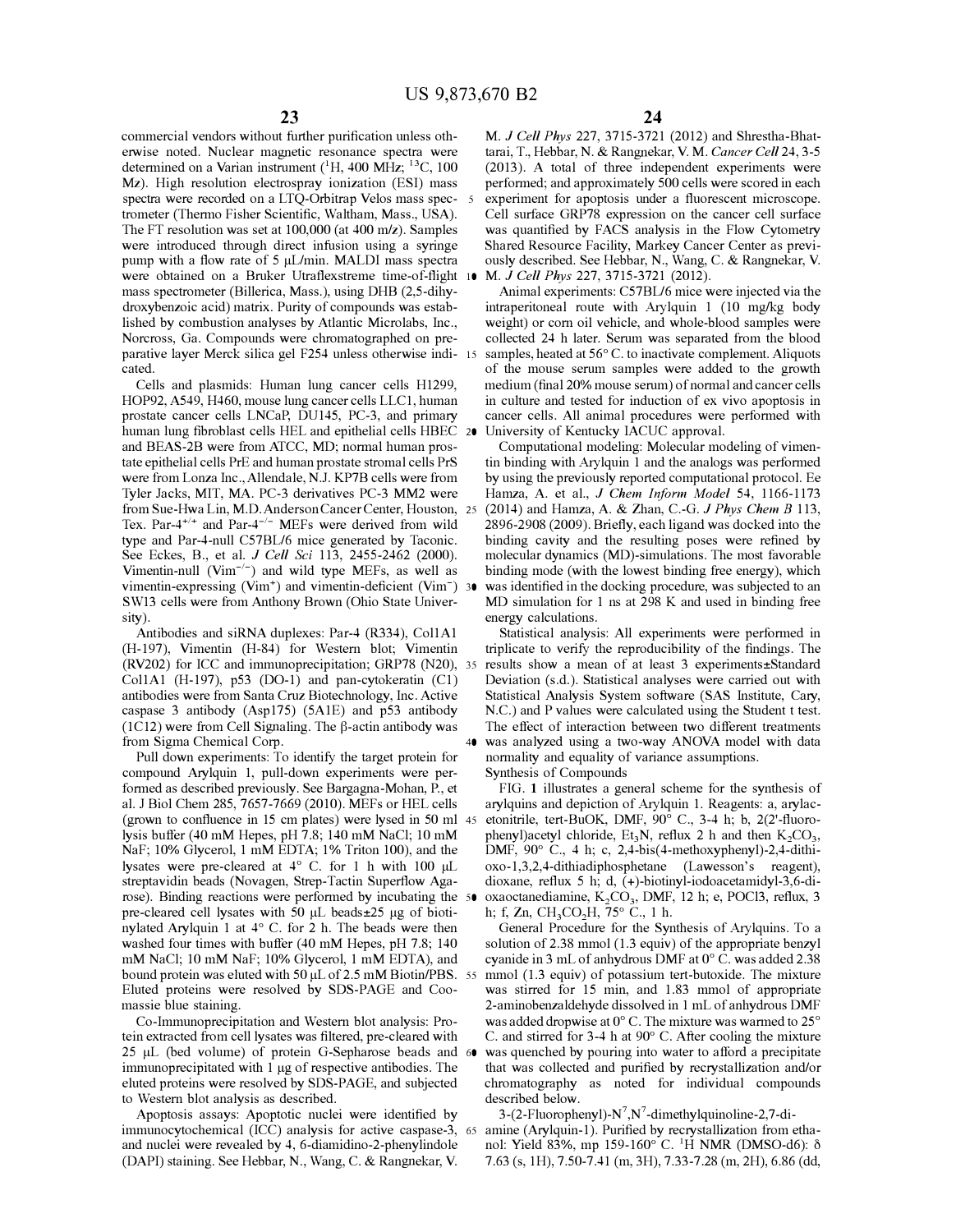2H, NH2),  $3.00$  (s, 6H). 13C NMR (DMSO-d6):  $\delta$  160.09 (d, was stirred at reflux for 5 h. After cooling, a precipitate was *1=242.6* Hz), 156.25, 151.88, 149.72, 137.78, 132.37 (d, collected, washed with 10% aqueous NaOH solution (5 mL) *1=3.l* Hz), 130.26 (d, *1=7.6* Hz), 128.58, 125.92 (d, 1=16.0 and water and dried in vacuum. The product was purified by Hz), 125.27 (d, J=3.8 Hz), 116.47 (d, J=22.1 Hz), 115.63, 5 recrystallization from acetonitrile to provide 350 mg (66%) 114.33, 111.55, 104.16, 40.51 (two C). HRMS (ESI) calcd of 7-(dimethylamino)-3-(2-fluorophenyl)quinoli for  $C_{17}H_{17}FN_3$  [MH+]: 282.14010. Found: 282.14056. thione (Arylquin 5) as a pale yellow solid: mp 251-253° C. Anal. Calcd for  $C_{17}H_{16}FN_3$ : C, 72.58; H, 5.73. Found: C, 72.52; H, 5.79. lH, *1=9.2* Hz), 7.41-7.37 (m, 2H), 7.23-7.18 (m, 2H), 6.91

 $3-(3-Fluorophenyl)-N^7, N^7$ 149.48, 141.22 (d, J=7.6 Hz), 137.03, 131.18 (d, J=8.4 Hz), C<sub>17</sub>H<sub>15</sub>FN<sub>2</sub>S: C, 68.43; H, 5.07. Found: C, 68.23; H, 5.18.<br>128.69, 125.27 (d, J=2.3 Hz), 119.17 (d, J=2.3 Hz), 116.07, 3-(2-Fluorophenyl)-N,N-dimethylquinolin 128.69, 125.27 (d, J=2.3 Hz), 119.17 (d, J=2.3 Hz), 116.07, 115.93 (d, J=21.3 Hz), 114.45 (d, J=20.5 Hz), 111.63, 104.07, 40.48 (two C). HRMS (ESI) calcd for  $C_{17}H_{17}FN_3$  20 7-(dimethylamino)-3-(2-fluorophenyl)quinolin-2(1H)-one [MH+]: 282.14010. Found: 282.14095. Anal. Calcd for (Arylquin 4) and 5 mL of phosphoryl chloride (POCl3  $C_{17}H_{16}FN_3$ : C, 72.58; H, 5.73. Found: C, 72.54; H, 5.64.<br>3-(4-Fluorophenyl)-N,N-dimethylquinoline-2,7-damine

(Arylquin 3) Purified by recrystallization from acetonitrile: NH2), 2.99 (s, 6H). <sup>13</sup>C NMR (DMSO-d6):  $\delta$  161.91 (d, Found: 282.14085. Anal. Calcd for  $C_{17}H_{16}FN_3$ : C, 72.58; H, 5.73. Found: C, 72.31; H, 5.58.

one (Arylquin 4) To a mixture of 1.00 g (6.09 mmol) of 301.09023. Found: 301.08961. Anal. Calcd for 2-amino-4-(dimethylamino)benzaldehyde 15 and 0.68 g Cl 7H14CIFN2: C, 67.89; H, 4.69. Found: C, 67.76; H, 4.52. (6.70 mmol, 1.1 equiv) of triethylamine in dichloromethane To a solution of 200 mg (0.66 mmol) of 2-chloro-3-(2- (10 mL), we added 1.05 g (6.09 mmol, 1 equiv) of 2-(2- fluorophenyl)-N,N-dimethylquinolin-7-amine in 9 mL of fluorophenyl)acetyl chloride dropwise over a 15 min period. 40 glacial acetic acid and 0.7 mL of water at 75° C. was added The mixture was stirred at reflux for 2 h. After cooling to the 174 mg (2.66 mmol, 4 equiv) of zinc powder. After 1 h, the room temperature, the mixture was washed with 30 mL of mixture was quenched by addition of 40% aqueous sodium water, and the organic layer was separated, dried over hydroxide solution to a pH of 9-10. The solution was anhydrous MgSO<sub>4</sub> and concentrated under reduced pressure. extracted with dichloromethane and the organic layer was The crude residue, obtained after concentration, was dis-45 washed with water, dried over anhydrous MgSO<sub>4</sub> The crude residue, obtained after concentration, was dis-  $45$  solved in DMF (10 mL) followed by addition of 1.01 g (7.31 mmol, 1.2 equiv) of  $K_2CO_3$ . The resulting mixture was stirred at 90 $^{\circ}$  C. for 4 h, poured into water and a precipitate was collected by filtration and dried in vacuum. The product 7-amine (Arylquin 6) as a pale yellow solid: mp 142-144° C. was purified by recrystallization from acetonitrile to provide  $\overline{50}$  1H NMR (DMSO-d6):  $\delta$  8.86 (s, 1H), 8.30 (s, 1H), 7.84 (d, 1.38 g (80%) of 7-(dimethylamino)-3-(2-fluorophenyl)qui- lH, 1=8.8 Hz), 7.70-7.60 (m, lH), 7.48-7.43 (m, lH), nolin-2(1H)-one (Arylquin 4) as a pale yellow solid: mp 7.39-7.32 (m, 3H), 7.02 (d, lH, *1=2.4* Hz), 3.09 (s, 6H). 13C 247-248° C. <sup>1</sup>H NMR (DMSO-d6):  $\delta$  11.52 (s, 1H), 7.79 (s, NMR (DMSO-d6):  $\delta$  159.33 (d, *J*=244.3 Hz), 151.28, lH), 7.51-7.47 (m, 2H), 7.40-7.35 (m, lH), 7.25-7.20 (m, 150.24 (d, 1=3.8 Hz), 148.80, 134.71 (d, *1=3.0* Hz), 130.73 2H), 6.69 (dd, lH, 11=8.8 Hz, *12=2.4* Hz), 6.48 (d, lH, *1=2.4* 55 (d, *1=3.0* Hz), 129.61 (d, 1=8.4 Hz), 128.90, 125.75 (d, (d, *1=244.3* Hz), 151.75, 140.74, 139.69 (d, *l=l.5* Hz), 116.19 (d, *1=22.0* Hz), 105.53, 39.99 (two C). HRMS (ESI) 131.89 (d, 1=3.8 Hz), 129.18 (d, *1=7.5* Hz), 128.97, 125.03 calcd for C17H15FN2 [MH+]: 267.12920. Found: (d, J=15.2 Hz), 123.89 (d, J=3.0 Hz), 121.09, 115.32 (d, 267.12839. Anal. Calcd for J=22.0 Hz), 109.97, 108.65, 94.74, 39.76 (two C). HRMS  $\bullet\bullet\$  Found: C, 76.53; H, 5.52. *J*=22.0 Hz), 109.97, 108.65, 94.74, 39.76 (two C). HRMS 60 (ESI) calcd for  $C_{17}H_{16}FN_2O$  [MH+]: 283.12412. Found: 283.12473. Anal. Calcd for  $C_{17}H_{16}FN_2O$ : C, 72.32; H, 5.36.

thione (Arylquin 5) A mixture of 500 mg (1.77 mmol, 1 65 (m, *SH),* 7.41-7.36 (m, lH), 6.86 (dd, lH, 11=8.6 Hz, *12=2.6*  equiv) of 7-(dimethylamino)-3-(2-fluorophenyl)quinolin-2 Hz), 6.62 (d, lH, *1=2.4* Hz), 3.00 (s, 6H). <sup>13</sup>C NMR (1H)-one (Arylquin 4) and 716 mg (1.77 mmol, 1 equiv) of (DMSO-d6):  $\delta$  155.55, 151.25, 148.68, 138.28, 136.34,

lH, 11=8.8 Hz, 12=2.8 Hz), 6.61 (d, lH, 1=2.8 Hz), 5.67 (s, Lawesson's reagent 16 in anhydrous 1,4-dioxane (10 mL) of 7-(dimethylamino)-3-(2-fluorophenyl)quinoline-2(1H)-<sup>1</sup>H NMR (DMSO-d6):  $\delta$  13.24 (s, 1H), 7.75 (s, 1H), 7.58 (d, 10 (dd, 1H, J1=8.8 Hz, J2=1.8 Hz), 6.82 (d, 1H, J=1.8 Hz), 3.04 amine (Arylquin 2) Purified by recrystallization from etha- (s, 6H). <sup>13</sup>C NMR (DMSO-d6):  $\delta$  179.45, 159.51 (d, *J*=242.9 nol: Yield 84%, mp 147-148° C. <sup>1</sup>H NMR (DMSO-d6):  $\delta$  Hz), 152.16, 141.29, 135.82, 132.20 (d, *J* no!: Yield 84%, mp 147-148° C. <sup>1</sup>H NMR (DMSO-d6): Ii Hz), 152.16, 141.29, 135.82, 132.20 (d, *1=3.2* Hz), 129.87, 7.68 (s, lH), 7.53-7.48 (m, 2H), 7.34-7.30 (m, 2H), 7.23- 129.29 (d, 1=8.4 Hz), 128.81, 127.89 (d, 1=15.2 Hz), 123.75 7.18 (m, lH), 6.86 (dd, lH, 11=8.8 Hz, *12=2.4* Hz), 6.61 (d, (d, 1=3.1 Hz), 115.16 (d, *1=22.0* Hz), 113.76, 111.61, 94.50, 1H, J=2.8 Hz), 5.69 (s, 2H, NH2), 3.00 (s, 6H). 13C NMR 15 39.77 (two C). HRMS (ESI) calcd for  $C_{17}H_{16}FN_2S$  [MH+]: (DMSO-d6): Ii 162.78 (d, *1=242.9* Hz), 155.85, 151.81, 299.10127. Found: 299.10176. Anal. Calcd for

 $(Arylquin 6)$  A mixture of 500 mg  $(1.77 \text{ mmol}, 1 \text{ equiv})$  of  $(Arylquin 4)$  and 5 mL of phosphoryl chloride (POCl3) was

refluxed for 3 h. The mixture was poured on to ice and neutralized with 10% aqueous sodium carbonate solution at ° C. A precipitate was collected by filtration, dried in vacuo Yield 91%, mp 155-156° C. 1H NMR (DMSO-d6):  $\delta$  7.62 25 and purified by chromatography using 1:5 ethylacetate- $(s, 1H), 7.53-7.48$  (m, 3H), 7.31-7.27 (m, 2H), 6.85 (dd, 1H, hexane (Rf=0.25) to afford 415 mg (78%) of 2-chloro-3-(2-11=9.2 Hz, 12=2.8 Hz), 6.61 (d, lH, *1=2.4* Hz), 5.74 (s, 2H, fluorophenyl)-N,N-dimethylquinolin-7-amine as a pale yel-*1=242.l* Hz), 156.13, 151.68, 149.34, 136.78, 135.11, lH), 7.83 (d, lH, *1=9.2* Hz), 7.54-7.46 (m, 2H), 7.36-7.29 131.22 (d, 1=8.3 Hz, two C), 128.55, 119.53, 116.16, 116.08 30 (m, 3H), 6.95 (d, lH, *1=2.4* Hz), 3.09 (s, 6H). 13C NMR (d, *1=21.2* Hz, two C), 111.56, 104.16, 40.51 (two C). (DMSO-d6): Ii 159.36 (d, *1=243.6* Hz), 151.97, 148.83, HRMS (ESI) calcd for C17H17FN3 [MH+]: 282.14010. 148.76, 139.50, 132.05 (d, *1=3.0* Hz), 130.50 (d, 1=8.4 Hz), 128.59, 125.54 (d, J=16.0 Hz), 125.51 (d, J=3.8 Hz), 122.92, 5.73. Found: C, 72.31; H, 5.58. 118.79, 116.87, 115.52 (d, *1=21.2* Hz), 104.18, 39.86 (two 35 C). HRMS (ESI) calcd for  $C_{17}H_{14}ClFN_2$  [MH+]: centrated under reduced pressure. The product was purified by chromatography using 1:2 ethylacetate-hexane to afford 98 mg (55%) of 3-(2-fluorophenyl)-N,N-dimethylquinolin-Hz), 3.00 (s, 6H). <sup>13</sup>C NMR (DMSO-d6): ll 160.88, 159.75 *1=13.6* Hz), 125.16 (d, *1=3.0* Hz), 123.78, 119.68, 116.78, 267.12839. Anal. Calcd for  $C_{17}H_{15}FN_2$ : C, 76.67; H, 5.68.

7 ,N<sup>7</sup> -Dimethyl-3-phenylquinoline-2,7-diamine (Arylquin 7) Purified by chromatography on silica gel using Found: C, 72.19; H, 5.41. 1:10 methanol-dichloromethane (Rf=0.48): Yield 83%, mp 7-(Dimethylamino)-3-(2-fluorophenyl)quinoline-2(1H)- 123-125° C. <sup>1</sup>H NMR (DMSO-d6):  $\delta$  7.64 (s, 1H), 7.52-7.46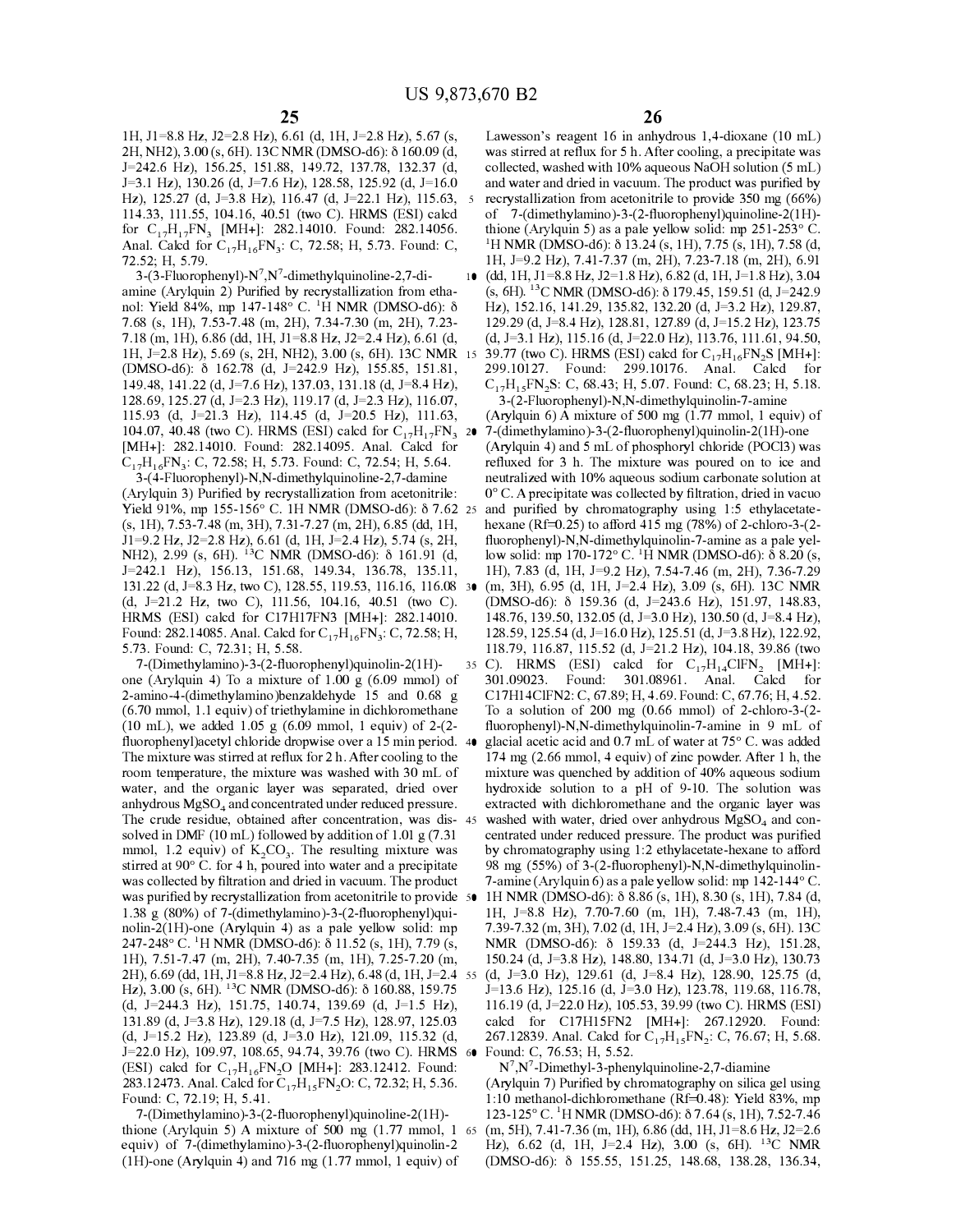128.88 (two C), 128.66 (two C), 128.15, 127.29, 120.05, 115.77, 111.15, 103.63, 40.07 (two C). HRMS (ESI) calcd for C17H18N3 [MH+]: 264.14952. Found: 264.15024. Anal. Calcd for  $C_{17}H_{17}N_3$ : C, 77.54; H, 6.51. Found: C,

3-(2-Fluorophenyl)quinolin-2-amine (Arylquin 8) Purified by chromatography on silica gel using 1: 10 methanoldichloromethane (Rf=0.55): Yield 79%, mp 152-153 $^{\circ}$  C. <sup>1</sup>H NMR (DMSO-d6):  $\delta$  7.87 (s, 1H), 7.70 (d, 1H, J=8.0 Hz), 7.55-7.44 (m, 4H), 7.37-7.32 (m, 2H), 7.22-7.18 (m, lH), 10 6.03 (s, 2H, NH2). 13C NMR (DMSO-d6):  $\delta$  159.56 (d, *1=243.6* Hz), 155.85, 147.59, 137.86, 131.77 (d, *1=3.3* Hz), 130.36 (d, 1=8.0 Hz), 129.52, 127.65, 124.95, 124.90, 124.77 (d, 1=16.1 Hz), 122.80, 121.59, 118.76, 116.11 (d, **1=22.2 Hz). HRMS (ESI) calcd for**  $C_{15}H_{12}FN_2$  **[MH+]: 15** 239.09790. Found: 239.09831. Anal. Calcd for  $C_{15}H_{11}FN_2$ : C, 75.62; H, 4.65. Found: C, 72.39; H, 4.71.

N-(2-(2-(2-(2-(7-( dimethylamino )-3-(2-fluorophenyl) quinolin-2-ylthio )acetamido )ethoxy)ethoxy )ethyl)-5-(2 oxohexahydro-l H-thieno[3 ,4-d]imidazol-4-y l)pentanamide 20 (Biotinylated Arylquin 9). To a solution of 28 mg (0.092 mmol) of 7-(dimethylamino)-3-(2-fluorophenyl)quinoline-2 (1H)-thione in 1 mL of DMF was added 15 mg  $(0.11 \text{ mmol},$ 1.2 equiv) of K2CO3 and 50 mg  $(0.092 \text{ mmol})$  of  $(+)$ biotinyl-iodoacetamidyl-3,6-dioxaoctanediamine. The mix- 25 ture was stirred for 12 h at 25° C., poured into water, extracted with dichloromethane, dried over anhydrous  $MgSO<sub>4</sub>$  and concentrated under reduced pressure. The product was purified by chromatography 1:10 methanol-dichloromethane (Rf=0.25) to afford 29 mg (44%) of biotinylated  $30$ Arylquin 9 as a pale yellow solid:  $^1$ H NMR (DMSO-d6):  $\delta$ 8.03 (t, lH, 1=4.8 Hz), 7.70 (s, lH), 7.59 (d, lH, 1=8.8 Hz), 7.44-7.35 (m, 2H), 7.23-7.14 (m, 2H), 7.08 (dd, lH, 11<sup>=</sup>8.8 Hz, 12=2.8 Hz), 7.00 (d, lH, *1=2.4* Hz), 6.42 (t, lH, 1=4.8 Hz), 6.07 (br s, lH), 5.07 (br s, lH), 4.43-4.40 (m, lH), 35 (HEL). 4.25-4.22 (m, lH), 3.92 (s, 2H), 3.48-3.46 (m, 2H), 3.43- 3.39 (m, 2H), 3.32-3.28 (m, 6H), 3.21-3.19 (m, 2H), 3.12 (s, 6H), 3.09-3.05 (m, lH), 2.84 (dd, lH, 11=12.8 Hz, 12=4.8 Hz), 2.66 (d, lH, 1=12.8 Hz), 2.14 (t, 2H, 1=8.0 Hz), 1.68-1.56 (m, 4H), 1.41-1.36 (m, 2H). 13C NMR (DMSO- 40 d6):  $\delta$  173.32, 170.59, 163.70, 160.28, 157.28, 152.12, 149.30, 136.68, 132.41 (d, 1=2.1 Hz), 130.71 (d, 1=8.0 Hz), 128.67, 125.27 (d, 1=16.1 Hz), 124.45 (d, *1=3.4* Hz), 123.95, 118.38, 116.14 (d, *1=22.2* Hz), 115.46, 107.65, 105.43, 70.26, 70.15, 70.00, 69.92, 61.94, 60.29, 55.59, 40.72, 45 39.75, 39.23, 36.08, 33.82, 29.92, 28.31, 28.26, 27.72. MALDI-TOF MS calcd for  $C_{35}H_{46}FN_{6}O_{5}S_{2}$  [MH+]: 713.2955. Found: 713.2936.

Testing of Arylquinolines for Promoting Secretion of Par-4 To identify Par-4 secretagogues, we synthesized and screened 3-arylquinolines as well as related quinolones and quinothiolones for the secretion of Par-4 protein from normal fibroblasts under conditions that are not toxic to the cells.

Nutlin-3a, originally developed as an MDM2 inhibitor, 55 the underlying mechanism. stimulated Par-4 secretion at micromolar levels in mouse embryonic fibroblast (MEF) cells. The presence of halogen substituents on an aromatic ring, two aromatic rings separated by a two-atom spacer (i.e., 1,2-diphenylethane subunit) and a nitrogen-containing heterocycle (i.e., an imidazole 60 subunit) in Nutlin-3a enabled us to screen an in-house library that possessed similar features, namely halogenated aromatic rings separated by two-atom spacers (i.e., 1,2 diphenylethene or stilbene subunits) and nitrogen-containing heterocycles. Specifically, we focused on halogenated 65 3-arylquinolines, 3-arylquinolones, and 3-arylthioquinolones, which possessed stilbene subunits and nitrogen-con-

taining heterocyclic rings imbedded within their structures. We screened representative members of each of these heterocyclic families on a compound-by-compound basis for the secretion of Par-4 protein from normal mouse fibroblasts 77.27; H, 6.43. 5 under conditions that were not toxic to the cells. Initial expectations were that these heterocycles would serve as Nutlin-3a surrogates and inhibit MDM2, but studies reported herein established a completely different mechanism of action, reflecting that the structural dissimilarities between these heterocycles and Nutlin-3a outweighed the similarities that led to their initial selection for screening.

Within this library of compounds, the fluorinated 3-arylquinolines proved particularly promising in promoting Par-4 secretion. Structure-activity studies defined that 3-arylquinolines, such as Arylquin 1, was most active as the leading member of a new class of "small-molecule" Par-4 secretagogues. Arylquin 1 produced a dose-dependent secretion in MEF cells. Arylquin 1 also induced robust secretion of Par-4 in normal/immortalized human cells, but failed to induce the secretion of Par-4 in a panel of lung tumor cells. By contrast, prostate cancer cells showed induction of Par-4 secretion with Arylquin 1 relative to vehicle control. Consistent with previous studies, Brefeldin A, which blocked anterograde endoplasmic reticulum-Golgi traffic, inhibited basal as well as Arylquin I-inducible Par-4 secretion. See Hebbar, N., Wang, C. & Rangnekar, V. M. *J Cell Phys* 227, 3715-3721 (2012). These findings indicated that Arylquin 1 regulated Par-4 secretion via the classical secretory pathway.

To identify the molecular target responsible for the observed Par-4 secretory activity, we synthesized a biotinylated Arylquin 9. Biotinylated Arylquin 9 was confirmed experimentally to retain Par-4 secretory properties and was then used in pull-down experiments for potential protein targets in mouse fibroblasts (MEFs) and human fibroblasts

We identified vimentin, a cytoskeletal intermediate filament protein, as its principal target. The binding of Par-4 to vimentin was experimentally confirmed by co-immunoprecipitation experiments: the Par-4 antibody co-immunoprecipitated endogenous vimentin, and the vimentin antibody co-immunoprecipitated endogenous Par-4. Immunocytochemical analysis confirmed that Par-4 co-localized with vimentin. On the other hand, cells treated with Arylquin 1 showed neither Par-4 co-immunoprecipitation nor co-localization with vimentin, indicating that Arylquin 1 displaced Par-4 from vimentin. This action of Arylquin 1 was not associated with inhibition of vimentin expression, suggesting that Arylquin 1 may cause conformational changes in vimentin to inhibit its ability to bind and sequester Par-4 or compete for a hydrophobic binding region on vimentin crucial for Par-4 binding. The differential regulation of Par-4 secretion in normal and various cancer cells by Arylquin 1 may reflect distinct posttranslational modification patterns of Par-4 and/or vimentin; studies are underway to address

Computer modeling using molecular dynamics simulations led to a minimum-energy structure in which Arylquin 1 binds tetrameric vimentin in a hydrophobic pocket that lies between a pair of head-to-tail **«**-helical dimers. The spatial arrangement of functional groups within Arylquin 1 was ideally suited to stabilize binding to vimentin. Additional modeling revealed that Arylquin 1 and its analogs examined bind vimentin in the same orientation but with different binding energies. The relative values of the calculated binding energies are qualitatively consistent with experimental trends: Arylquin 1, Arylquin 6 and Arylquin 8 with the largest binding energies promoted the highest levels of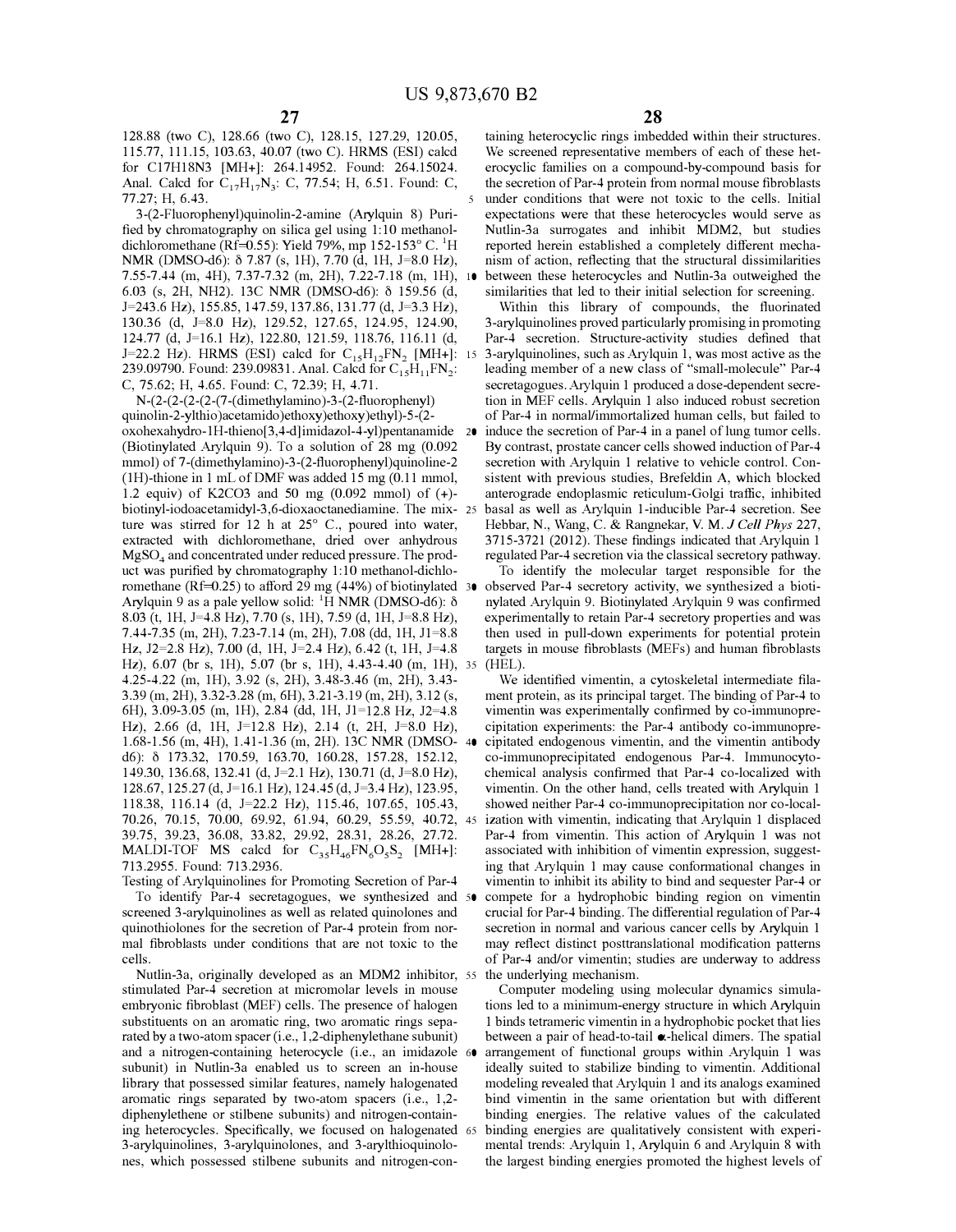Par-4 secretion. The fluorine group in Arylquin 1 was indispensable for activity, and the removal of the fluorine was accompanied by reduced binding and concomitant loss of Par-4 secretory.

Because targeting vimentin may induce apoptosis, we tested normal cells and diverse cancer cells for apoptosis by Arylquin 1. Arylquin 1 induced the dose-dependent apoptosis in cancer cells but not in normal cells (FIG. **2).**  Importantly, 500 nM amounts of Arylquin 1, which triggered secretion of Par-4 from normal cells but not lung cancer 10 cells, did not directly induce apoptosis in normal or cancer cells. By contrast, 500 nM amounts of Arylquin 1 induced apoptosis of PC-3 cells and its derivative PC-3MM2, which are sensitive to apoptosis by Par-4, but not in LNCaP or DU145 cells, which are resistant to apoptosis by Par-4.

We next tested co-cultures of normal cells with cancer cells for the apoptotic effect of Arylquin 1 at 500 nM, as this low concentration induced the secretion of Par-4 from normal cells yet did not induce apoptosis in normal or cancer cells. Arylquin 1 treatment of the co-cultures containing Par-4<sup>+/+</sup> MEFs and cancer cells resulted in apoptosis of the cancer cells, relative to vehicle-treatment (FIG. **3** top). Only the cancer cells, but not normal HEL cells, underwent apoptosis in such co-culture experiments. By contrast, Arylquin 1 treatment of the co-cultures containing Par- $4^{-/-}$ MEFs and cancer cells did not induce apoptosis. Paracrine apoptosis induced in the cancer cells by Par-4, which was secreted from Par-4<sup>+/+</sup> MEFs but not Par-4<sup>-/-</sup> MEFs in response to Arylquin 1 treatment, was mediated via cell surface GRP78 (FIG. 4). Moreover, vimentin-deficient cells 30 showed robust increase in secretion of pro-apoptotic Par-4 activity in the CM relative to counterpart wild type cells, and Arylquin 1 did not further induce Par-4 secretion in these cells (FIG. **5).** Based on these findings, we infer that: (a) vimentin sequestered Par-4 and prevented its secretion, and 35 (b) Arylquin 1 bound to vimentin and thereby altered the vimentin-Par-4 association to facilitate Par-4 secretion.

To determine the physiological significance of these findings, we injected immunocompetent mice withArylquin 1 or vehicle and examined their serum for circulating levels of 40 Par-4. Arylquin 1 produced 5-fold higher Par-4 secretion relative to vehicle control in serum (FIG. **3** bottom). Serum from the Arylquin 1 treated mice, but not vehicle-treated mice, produced significantly higher (P<0.001) ex vivo apoptosis of cancer cell cultures (FIG. **3** bottom). The pro- <sup>45</sup> apoptotic activity in the serum was neutralized by the Par-4 antibody. These findings implied that systemic Par-4 levels were elevated in response to Arylquin 1 treatment and that these levels were effective in producing apoptosis of cancer cells. 50

In summary, the present study identified a novel secretagogue, Arylquin 1, that produced a dose-dependent secretion of Par-4 at nanomolar concentrations from both normal fibroblasts and epithelial cells. Vimentin was the primary target of Arylquin 1, as determined using a biotinylated 55 analog of Arylquin 1. Vimentin represents a particularly important therapeutic target because of its elevation in diverse tumors and its causal role in EMT and metastasis  $^{12}$ . Importantly, this chemical genetics approach led to the identification of vimentin as a novel binding partner of Par-4 and indicated that Arylquin 1 exhibited its function by binding to vimentin and releasing vimentin-bound Par-4 for secretion. At low concentrations, Arylquin 1 by itself did not kill normal cells and most cancer cells, but instead, it caused robust secretion of Par-4 from normal cells and triggered 65 apoptosis in cancer cells only when they were used in co-culture experiments with normal cells. These findings,

which implicated Par-4 secreted from normal cells in the apoptotic death of cancer cells, were corroborated by the observation that Arylquin 1 treatment of cancer cells cocultured with Par-4-null normal cells failed to induce apoptosis of the cancer cells. Thus, Arylquin 1 induced paracrine apoptosis in cancer cells via Par-4 secreted by normal cells. Because Par-4 produced apoptosis in diverse tumors and because there were no previously reported compounds that acted at nanomolar concentrations to produce the levels of Par-4 secretion discovered in this study, these findings have potential, translational significance.

While the claimed invention has been described in detail and with reference to specific embodiments thereof, it will <sup>15</sup> be apparent to one of ordinary skill in the art that various changes and modifications can be made to the claimed invention without departing from the spirit and scope thereof. Thus, for example, those skilled in the art will recognize, or be able to ascertain, using no more than routine experimentation, numerous equivalents to the specific substances and procedures described herein. Such equivalents are considered to be within the scope of this invention, and  $25$  are covered by the following claims.

What is claimed is:

**1.** A method for alleviating, ameliorating, or lessening the severity of cancer in a subject in need thereof comprising administering to the subject an effective amount of the compound of formula (I):



(I)

or a pharmaceutically acceptable salt thereof;

- wherein n is 1, 2, 3, 4, 5, or 6, for each  $NR_1R_2$ ,  $R_1$  and  $R_2$ are independently H, alkyl, alkoxy, aryl, heteroaryl; Ar is aryl or heteroaryl, which can be further substituted with halogen, amino, alkylamino, dialkylamino, arylalkylamino, N-oxides of dialkylamino, trialkylammonium, mercapto, alkylthio, alkanoyl, nitro, nitrosyl, cyano, alkoxy, alkenyloxy, aryl, heteroaryl, sulfonyl, sulfonamide,  $CONF<sub>3</sub>R<sub>4</sub>$ ,  $NR<sub>3</sub>CO(R<sub>4</sub>)$ ,  $NR<sub>3</sub>COO(R<sub>4</sub>)$ ,  $NR_3CONF_4R_5$  where  $R_3$ ,  $R_4$ ,  $R_5$ , are independently, H, alkyl, aryl, heteroaryl or a fluorine; X represents halogen; m is 1, 2, 3, 4, or 5,
- wherein the cancer is selected from prostate cancer or lung cancer.

**2.** The method according to claim **1,** wherein n is 2 and one  $NR_1 R_2$  group is at the 2 position of the quinoline ring and the another  $NR_1R_2$ , group is at the 7 position of the quinoline ring and the Ar-Xm group is at the 3 position of the quinoline ring.

**3.** The method according to claim **2,** wherein m is 1 or 2, Ar is phenyl and X is selected from fluoro or chloro.

4. The method according to claim 2, wherein Ar is heteroaryl.